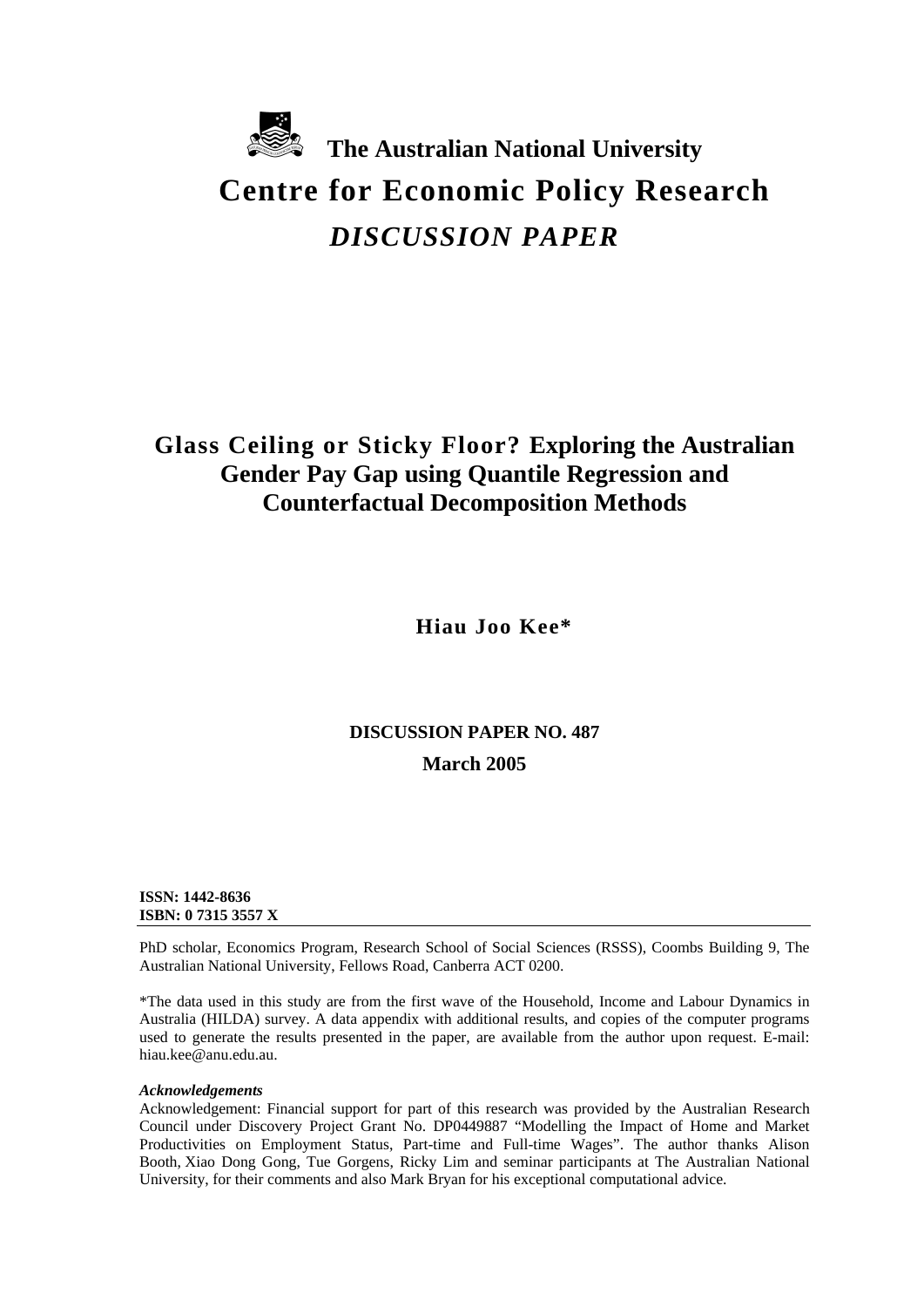## **CONTENTS**

|    |                                                            | Page             |
|----|------------------------------------------------------------|------------------|
|    | <b>Abstract</b>                                            | iii              |
|    | 1. Introduction                                            | 1                |
|    | 2. Literature Review                                       | 2                |
| 3. | <b>Methodology</b>                                         | 4                |
|    | <b>Data Description</b><br><b>3.1</b>                      | $\boldsymbol{4}$ |
|    | <b>Quantile Regression</b><br>3.2                          | 5                |
|    | <b>Counterfactual Wage Decomposition</b><br>3.3            | 6                |
| 4. | <b>Results</b>                                             | 7                |
|    | <b>Raw Gender Wage Gap</b><br>4.1                          | 8                |
|    | <b>Pooled Quantile Regression with Gender Dummy</b><br>4.2 | 9                |
|    | 4.3<br><b>Quantile Regression by Gender</b>                | 11               |
|    | <b>Decompositions</b><br>4.4                               | 13               |
|    | 5. Conclusion                                              | 18               |
|    | <b>References</b>                                          | 21               |
|    | Appendix A – List of all Control Variables                 | 24               |
|    | <b>Appendix B – Sample Selection Adjustment</b>            | 27               |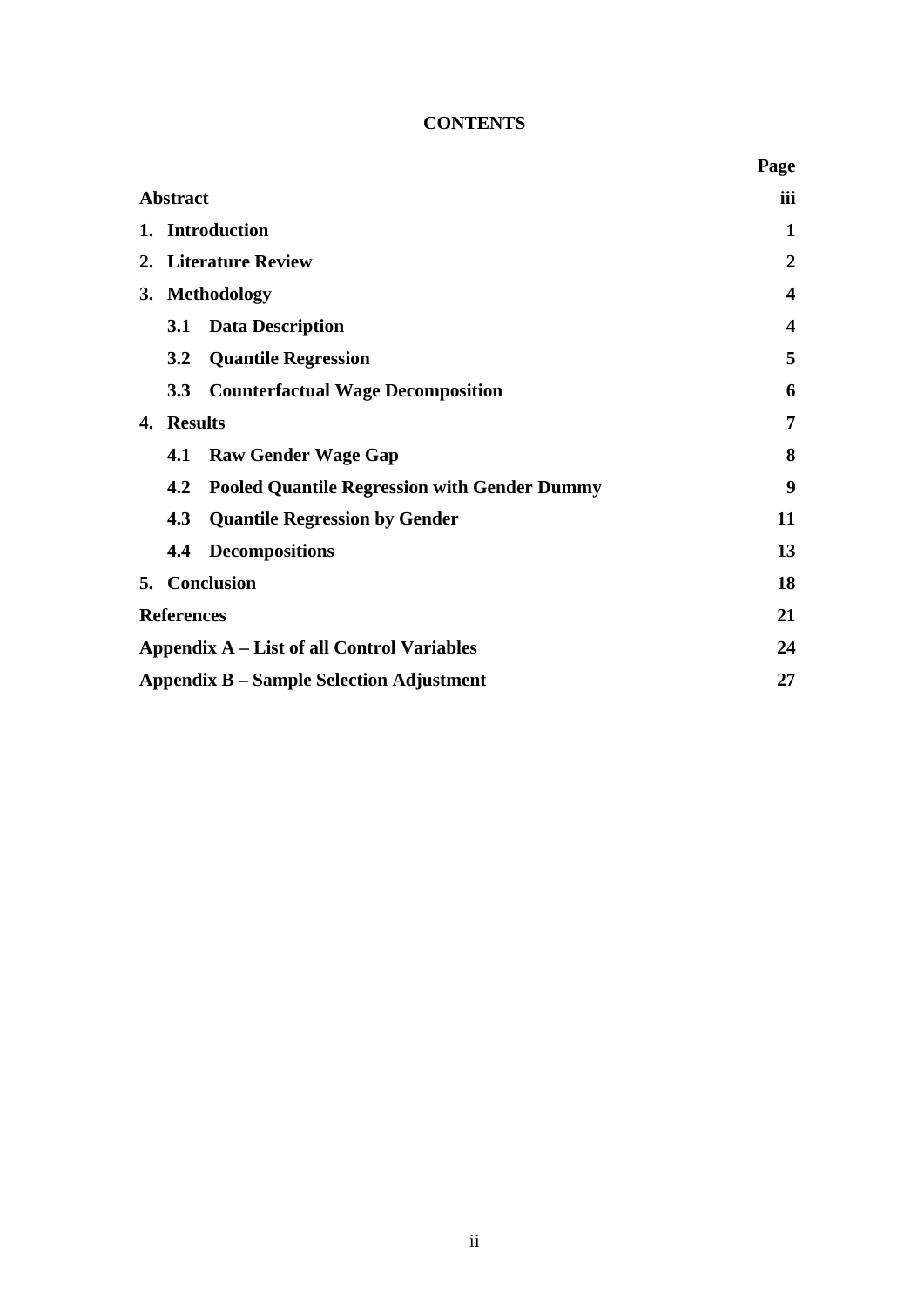#### **ABSTRACT**

Using the HILDA survey, this paper analyses Australian gender wage gaps in both public and private sectors across the wage distribution. Quantile Regression (QR) techniques are used to control for various characteristics at different points of the wage distributions. Counterfactual decomposition analysis, adjusted for the QR framework, is utilised to examine if the gap is attributed to differences in gender characteristic, or differing returns between genders. The main finding is that a strong glass ceiling effect is detected only in the private sector. Secondly, the acceleration in the gender gap across the distribution does not vanish even after extensive controls. This suggests that the observed wage gap is a result of differences in returns to genders. By focussing only on the mean gender wage gap, substantial variations of the gap will be hidden.

*Keywords*: glass ceiling, sticky floor, quantile regression, public sector *JEL Classifications*: J16, J31, J7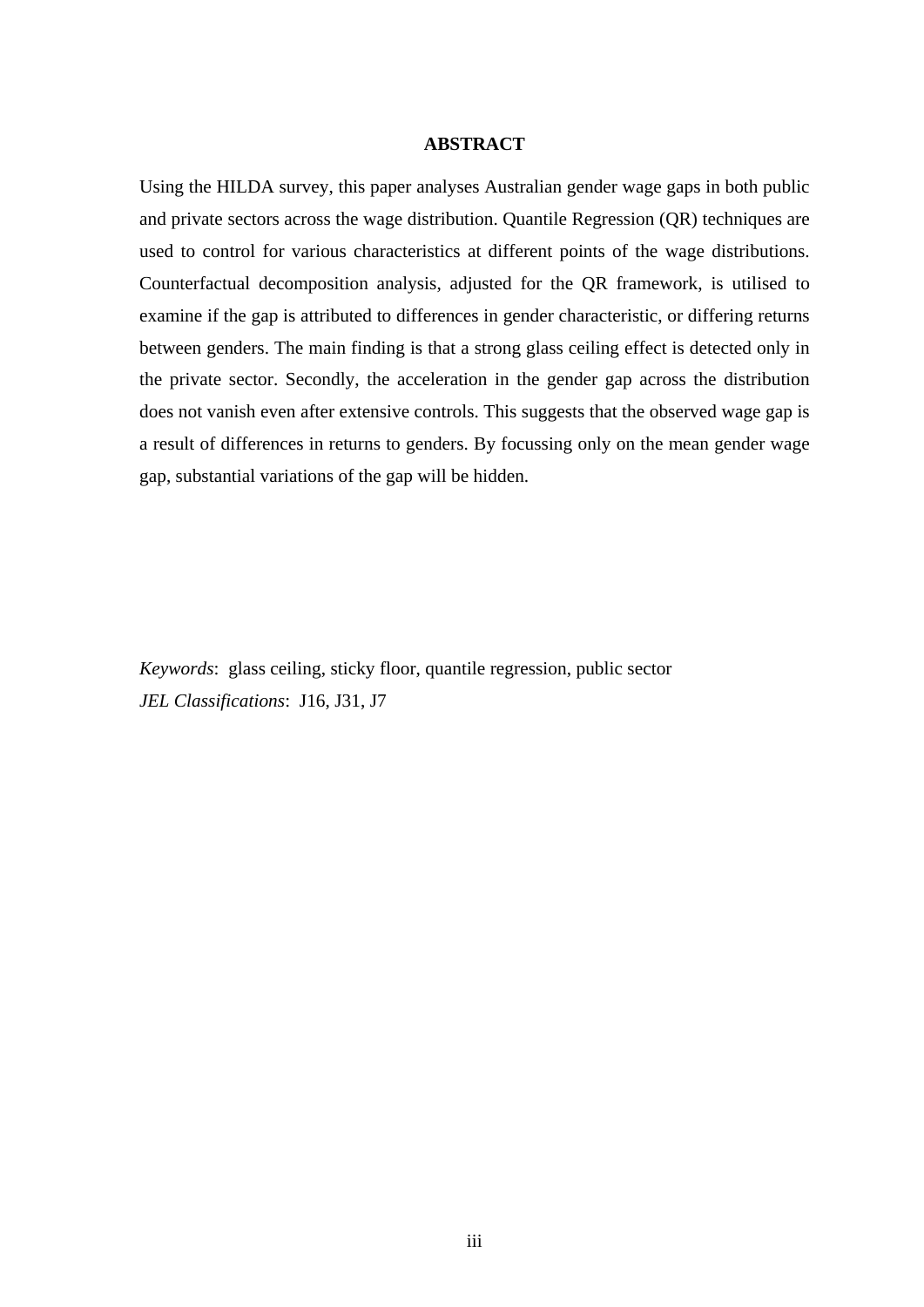#### **1. Introduction**

 $\overline{a}$ 

The latest Australian Bureau of Statistics (ABS, Cat 6302.0) data suggest that on average, hourly earnings of full time males and females are \$28.83 and \$23.4 respectively. This is an earning ratio of 81 percent, which has narrowed by around 4 percentage points over the last decade. Furthermore, in Australia there are more women undertaking tertiary education compared to men. It is reported that 50.6 percent of professionals with bachelor's degrees are women in 2003 (ABS, Cat 6227.0). Despite the remarkable changes of recent labour market structure, women held just 1.3 percent of the top management positions in the largest Australian companies<sup>[1](#page-3-0)</sup> (Wirth, 2001). According to the 2004 annual survey conducted by the *Government's Equal Opportunity for Women in the Workplace Agency*, only two of the top 200 companies are chaired by women, and just four have women chief executives.

The situation where gender pay gaps are typically wider at the top of the wage distribution is known as the '*glass ceiling*'. It is one of the most compelling metaphors recently used for analysing inequality between men and women in the workplace, to describe a barrier to further advancement once women have attained a certain level. They can see their male counterparts promoted while they are not. Whilst many wonder what it is that keeps women from reaching the top, the answer is likely to be complex and involve the interplay of several factors.

In contrast, the '*sticky floor*' can be viewed as the opposite scenario of the 'glass ceiling', when the gaps widen at the bottom of the wage distribution. Booth et al. (2003) defined it as a situation arising where otherwise identical men and women might be appointed to the same pay scale or rank, but the women are appointed at the bottom and men further up the scale. $<sup>2</sup>$  $<sup>2</sup>$  $<sup>2</sup>$ </sup>

In Australia, the *Sex Discrimination Act 1984* was adopted to promote equality between men and women, as well as to eliminate discrimination on the basis of sex and marital status in the labour force. However, there is a general consensus that the public sector is more isolated from rigorous market competition. Consequently, females are more

<span id="page-3-0"></span><sup>1</sup> Some might argue this is a cohort effect. In 2001, the ABS reported a mean age of 40 years old for professionals. If the claim of cohort effect is true, males' higher education participation rate should be much higher than females 20 years ago. However in 1980, female higher education participation rate of 9.2 percent is already higher than males of 7.8 percent (DEETYA, 1997). Hence fewer female representatives in top management positions should not be attributed to the lag of time effect.

<span id="page-3-1"></span><sup>&</sup>lt;sup>2</sup> Note that the focus of this analysis is to compare conditional and unconditional wage distribution of males and females, for promotional or rank issues of the working environment see Booth et al. (2003).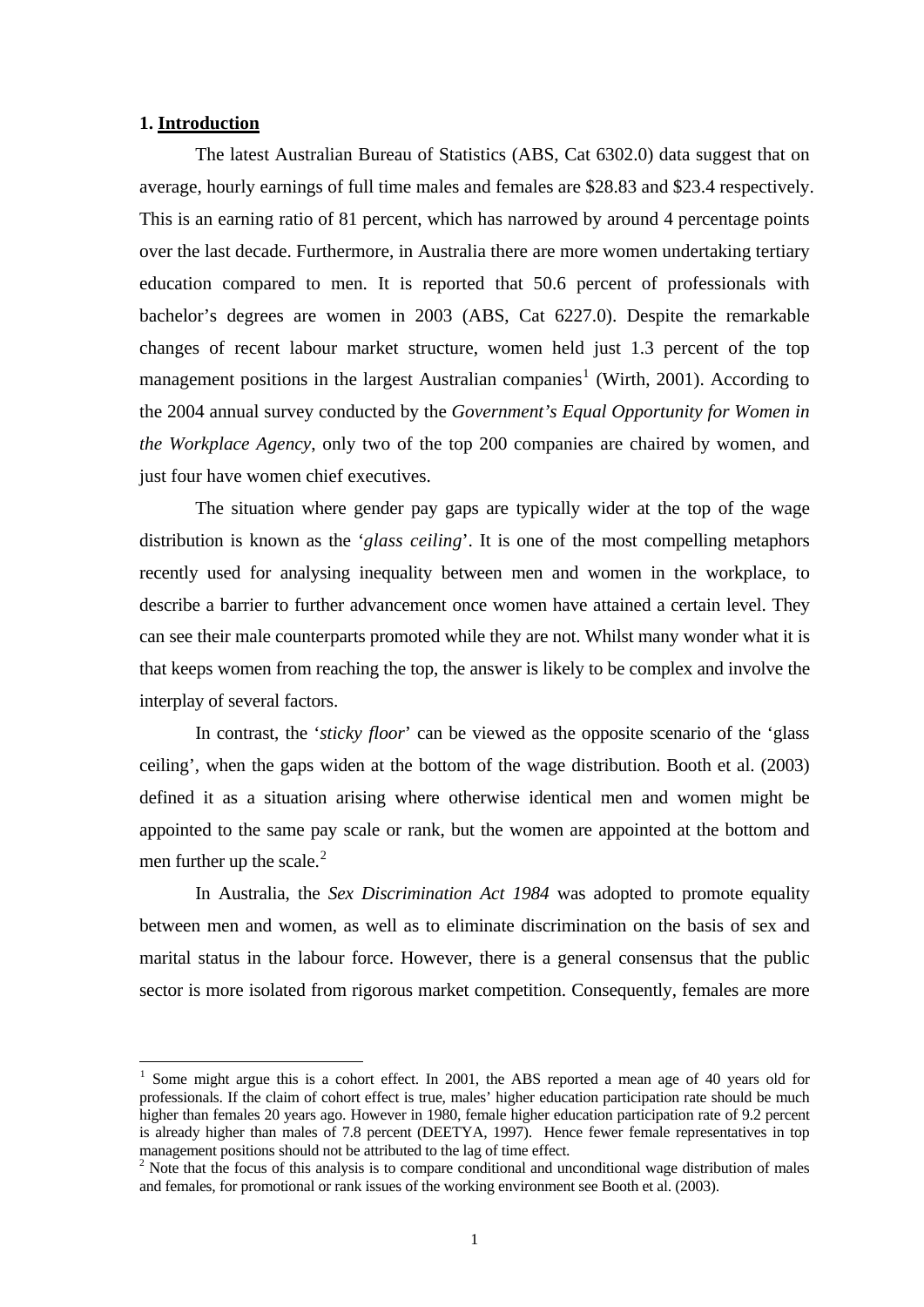likely to be sheltered from possible discrimination. As an extension, the analysis will be stratified by public and private sectors.

The prime purpose of this study is to investigate whether a glass ceiling exists, or if instead a sticky floor is more prevalent in the Australian labour market. If a glass ceiling does exist, does it differ across the public and private sector? To address this question, conditional quantile regression (QR) will be utilised to estimate the gender pay gap across the entire wage distribution. Averaging the wage gaps is informative, but cannot address the question of whether or not a glass ceiling exists. Secondly, how much of the gender pay gaps can be attributed to the differences in gender characteristics, and the differences to the returns to those characteristics? To answer this, a counterfactual decomposition analysis adjusted for QR framework will be introduced.

#### **2. Literature Review**

The gender pay gap has traditionally been a central focus of the empirical labour literature (see for example Blau and Kahn, 2004). A persistent average gender wage gap is widely observed and has been identified based on the past empirical results (for Australia see inter alia Chapman and Mulvey, 1986; Wooden, 1998; Langford, 1995; Chang and Miller, 1996; Preston, 2000). Depending on which types of workers are compared and what is included in the control variables, the wage gap ranges between 10 to 35 percent.

Many researchers have attempted to investigate the gender pay gaps based on the average wage. This methodology focuses on the conditional mean, which might lead to the conclusion that the size of the wage gap and its possible causes are constant along the whole wage distribution. Little attention has been paid to either the glass ceiling effect, or to the unequal size of gaps experienced by the female high and low income earners, even though interesting insights might be gained by looking at the differences between different points in the wage distribution (some exceptions are mentioned below). An exclusive focus on the average may provide misleading insights into the gender pay gap. Is the female high-income earner more likely to be discriminated against? Does a glass ceiling exist? Are the factors that contribute to the existence of the gap the same for female low-income earners as they are for high-income earners?

By measuring the mean of the pay gap, OLS is unable to provide any answers; hence, in attempting to answer these questions, the methodology of quantile regression is preferred. The focus is the different size of the gap at different points of the conditional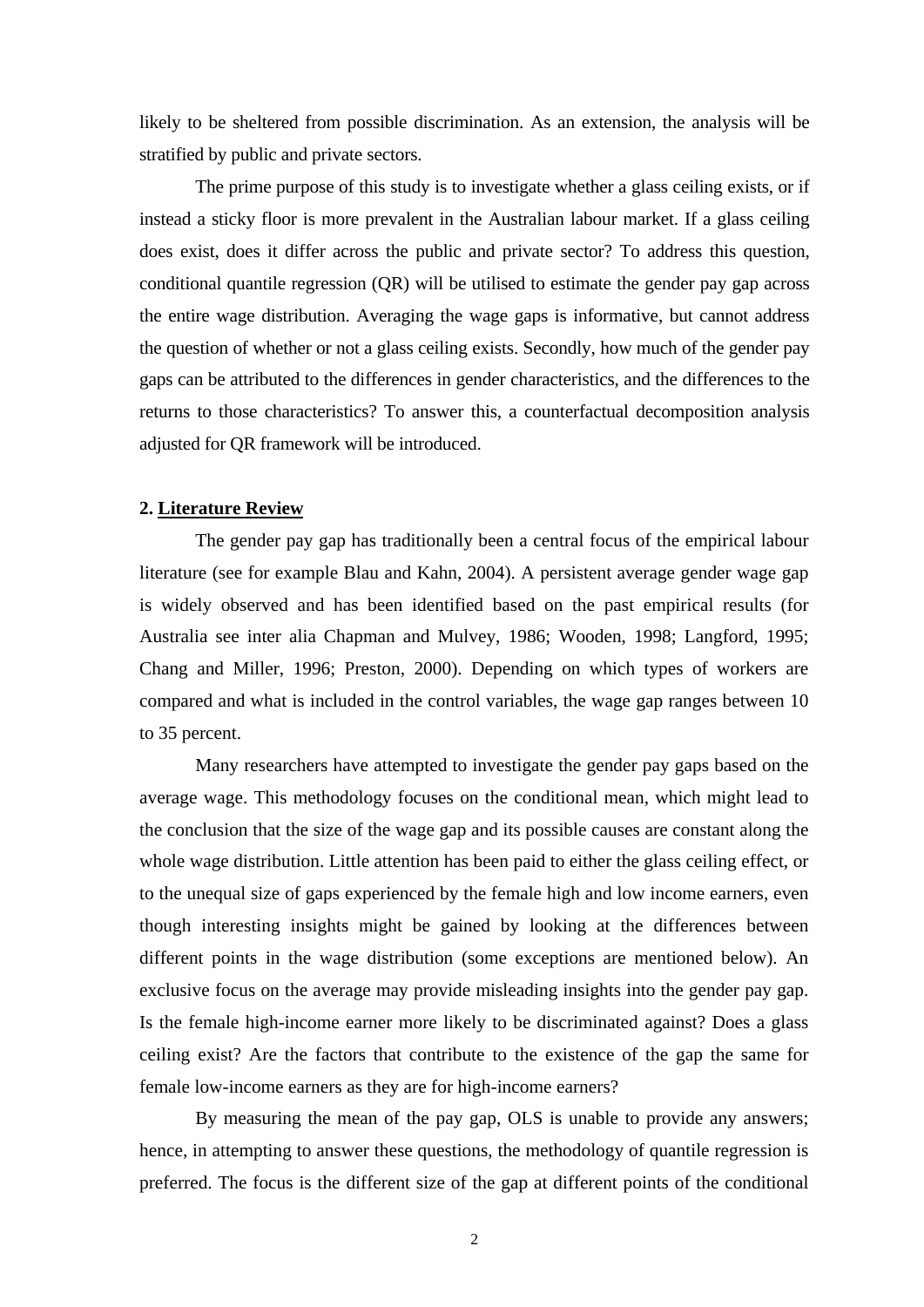wages distributions. This study attempts to examine what factors are associated with greater wage dispersion, as well as how these factors vary across different levels of income for female Australian workers.

The quantile regression technique was proposed by Koenker and Bassett (1978). Earlier Kuhn (1987) pointed out that conventional mean regression has its limitations in measuring discrimination. He showed empirically that U.S. women at higher wage levels are more likely to report being discriminated against.

Buchinsky (1994, 1996, and 1998) further advanced the application of quantile regression in the U.S. labour market in the context of wage estimation and the return to education. He examined the gender wage gap at different points of the conditional wage distributions. In order to address female sample selection bias problem, he approximates the inverse Mill's ratio from a nonparametric single-index selection model, into a power series expansions. The results show that in the U.S., wage inequality decreased for the high-school graduates and increased for the younger college graduates. Furthermore, highly qualified women have experienced a significant improvement in terms of wages, regardless of their position in the wage distribution.

Usage of the quantile regression method can be said to have been popularised by Buchinsky (1998). Following Buchinsky, a small but growing literature has adopted this methodology. García et al (2001) investigated the Spanish labour market and concluded that the size of the absolute gender wage gap increases over the wage distribution. Albrecht et al (2003) showed that a strong glass ceiling effect exists in the Swedish labour market. Machado and Mata (2001) found that Portuguese gender wage gap is wider for high paid jobs and the biggest earning differential is located in the middle of the distribution. Dolado et al (2004) analysed Spanish labour market and concluded that highly educated females encountered a glass ceiling but the group with primary and secondary education encountered a sticky floor. Arulampalam et al (2004) investigated gender pay gaps by sectors of ten European countries and concluded that the observed glass ceilings are more prevalent than sticky floors in most countries.

This study seeks to investigate the extent to which gender affects the location and shape of the conditional wage distribution, and how these patterns differ across public and private sectors. To begin, the unconditional raw gap is estimated. It can be seen as a *preliminary indicator* of glass ceiling or sticky floor. However, the unconditional raw gap does not provide sufficient evidence to indicate whether or not glass ceiling or sticky floor exists. In addition, the next step is to estimate the conditional wage gap. Controls of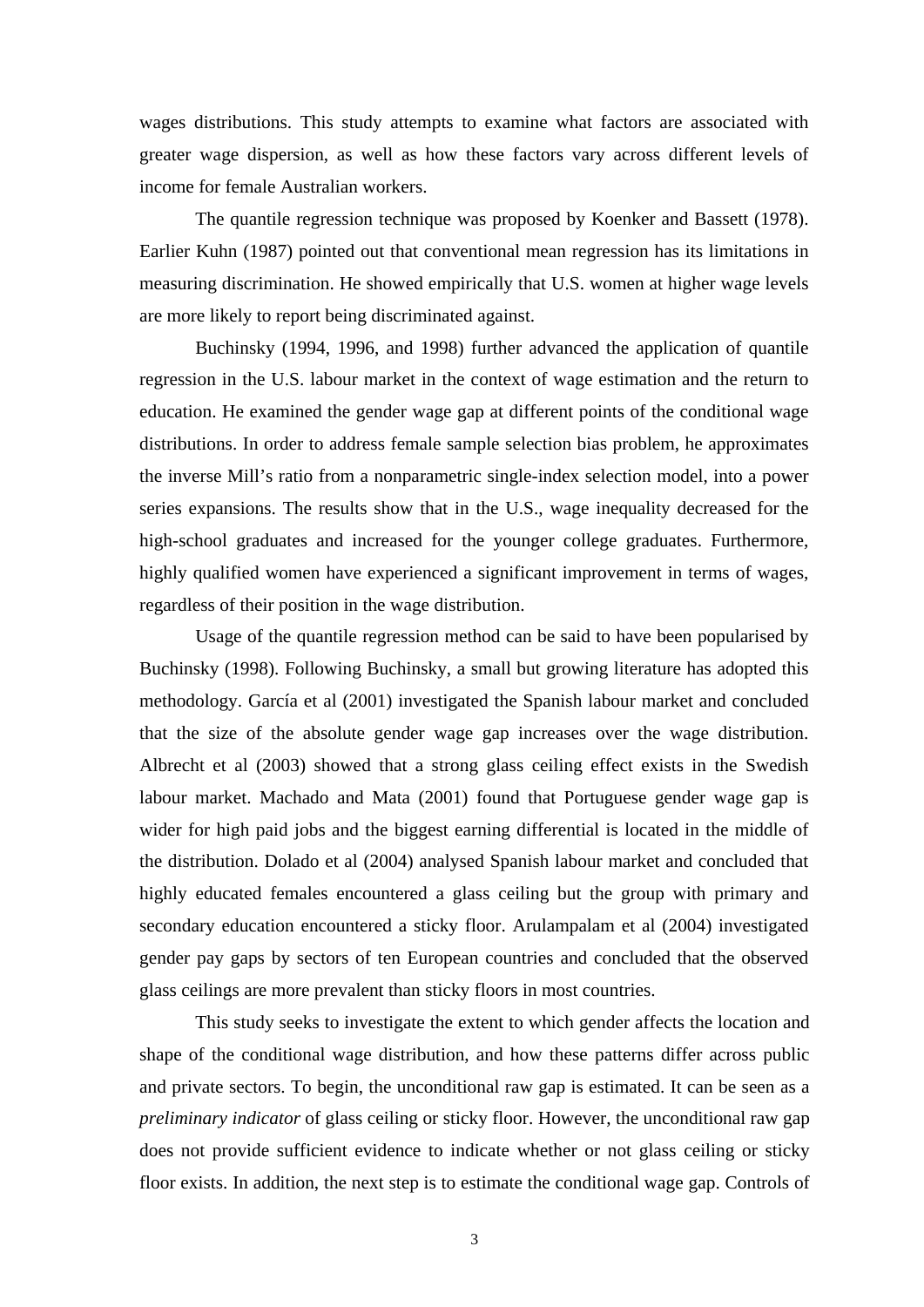interest in the current analysis include demographic, education, geographic, employer, occupation and industry variables. Once various controls are formed, if gender pay gaps are still observed across the entire conditional wage distributions, this gap may be caused by some unobserved heterogeneity that the models cannot capture. Numerous studies have suggested that this may reflex sex discrimination that females face at work.<sup>[3](#page-6-0)</sup> In this study, *discrimination* is defined as the differences in return to the same characteristics between men and women. It is important to emphasis that any remaining gap after extensive control could be a form of discrimination, moreover, it could also be something else. A more detailed discussion will be presented in the later part of this analysis.

#### **3. Methodology**

To my knowledge, there is no published literature of gender wage gap in the Australian labour market focussing on other points of the wage distributions. The current analysis follows an approach similar to that of Albrecht et al (2003), in order to investigate how the gender gap evolves throughout the wage distribution, and to test whether wage discrimination is greater for female high income earners or among low income earners. As an extension, the analysis will be stratified by sectors, to examine if the wage gap differs across private and public sectors.

# *3.1 Data Description: Household, Income and Labour Dynamics in Australia (HILDA) Survey*

Wave 1 of Hilda will be used for the analysis. HILDA is the first nationally based random panel dataset of Australian households. The initial wave of the survey was collected in the second half of 2001, and comprised 12,252 households selected from 488 different neighbourhood regions across Australia. The household response rate from the survey was 66 percent. It contains a wide range of information, including information on labour status, hours of work, earnings, fertility and relationship histories, actual labour market experience and detailed information on children. The broad diversity of variables constitutes an important part of the current analysis. It enables the examination of glass ceiling phenomenon, by allowing the researcher to control for observable heterogeneity in the analysis.

<span id="page-6-0"></span> 3 For example see Albrecht et al. (2003), Kuhn (1987), Wooden (1999).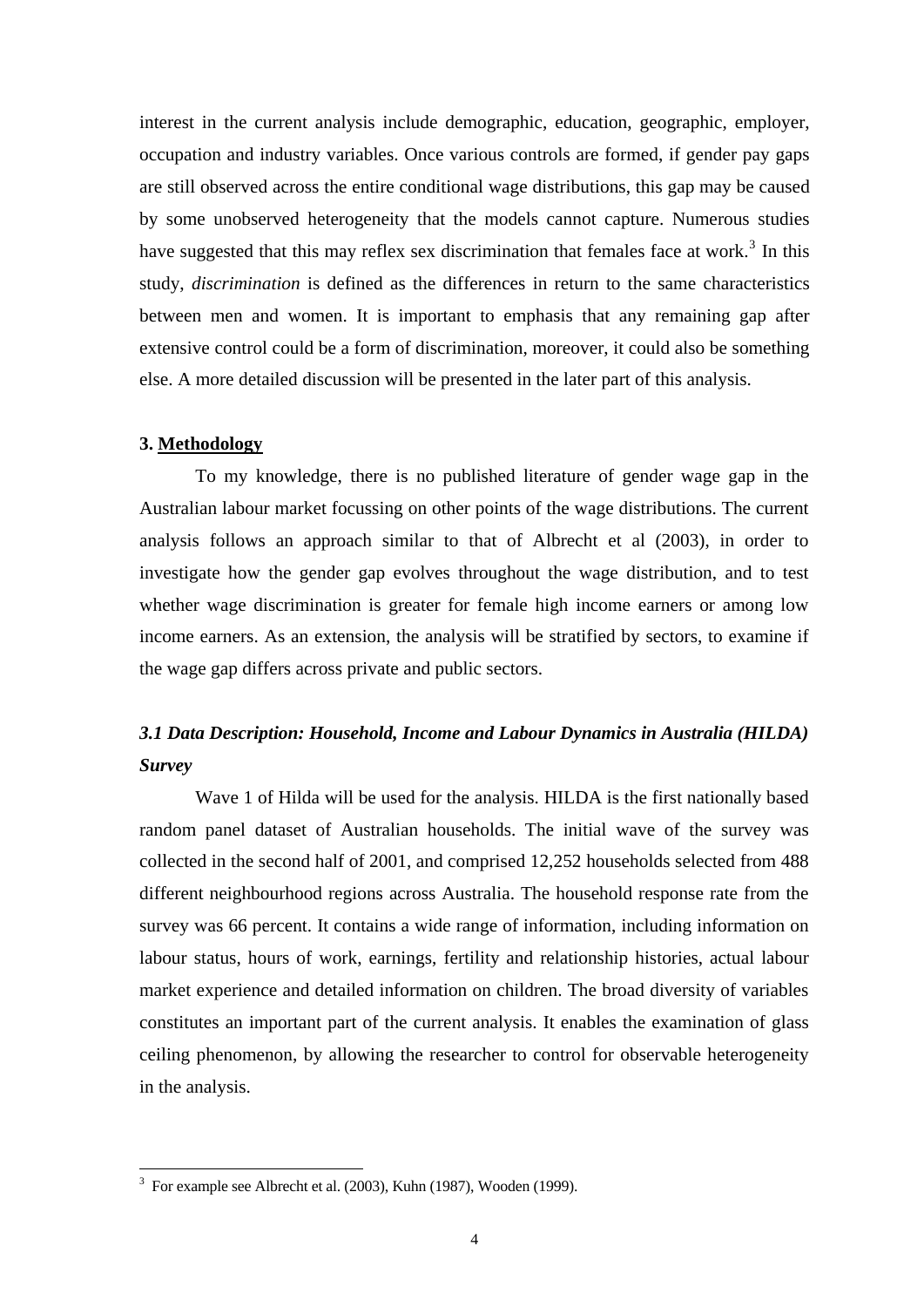This dataset contains a total of 5,867 observations. Public sector sub-sample comprises 655 males and 913 females; while in the private sector there are 2,191 males and 1,726 females. The dependent variable is the log hourly wage, which is derived by using the respondent's main job, at 2001 prices. Appendix A contains a detailed descriptions of the variables used in the regressions.

## *3.2 Quantile Regression (QR)*

The quantile regression model, first introduced by Koenker and Bassett (1978), can be viewed as a location model. The description is based on Buchinsky (1998). Let  $(y_i, x_i)$ ,  $i = 1, 2, ..., n$ ; be the sample of a population, where  $y_i$  is the dependent variable of interest,  $x_i$  is a  $k \times 1$  vector of regressors, for the  $\theta$  th quantile of  $y_i$  conditional on the regressor vector  $x_i$ . The relation is given by

$$
y_i = x_i' \beta_\theta + u_\theta
$$
 with  $Quant_\theta(y_i | x_i) = x_i' \beta_\theta$ ,

where  $u_{\theta}$  is an unknown independent and identical distributed (i.i.d) error term. In the classical linear regression model, the normal distribution of the unknown error is specified. In this case however, the error term  $u_{\alpha}$  for the  $\theta$  th quantile is left unspecified and is only required to satisfy the constraint of

$$
Quant_{\theta}(u_{\theta} | x_i) = 0,
$$

with no other distributional assumptions being made. The estimator for  $\beta_\theta$  of the  $\theta$ th quantile regression, is obtained by solving

$$
\hat{\beta}_{\theta} = \underset{\beta_{\theta}}{\arg\min} \Biggl( \sum_{i: y i > x i' \beta \theta} \theta \mid y - x_i' \beta_{\theta} \mid + \sum_{i: y i < x i' \beta \theta} (1 - \theta) \mid y_i - x_i' \beta_{\theta} \mid \Biggr),
$$

where  $0 < \theta < 1$ .  $\beta_{\theta}$  that minimises the sum of the weighted residuals is chosen to obtain the estimator for the  $\theta$ th quantile. For a negative residual, the weight is (1-θ); for a positive residual the weight is  $\theta$ . Hence one of the advantages of QR is that, it allows one to estimate the marginal effect of a covariate on log wage at various points in the distribution, instead of just at the mean. In other words, by using QR technique, it is possible to estimate the effect of gender, education, occupations, industry and all other controls on log wage at the top (e.g. the  $90<sup>th</sup>$  percentile), the median and the bottom (e.g. the 10<sup>th</sup> percentile) of the wage distribution. As for the coefficient  $\beta_{\theta}$ , it can be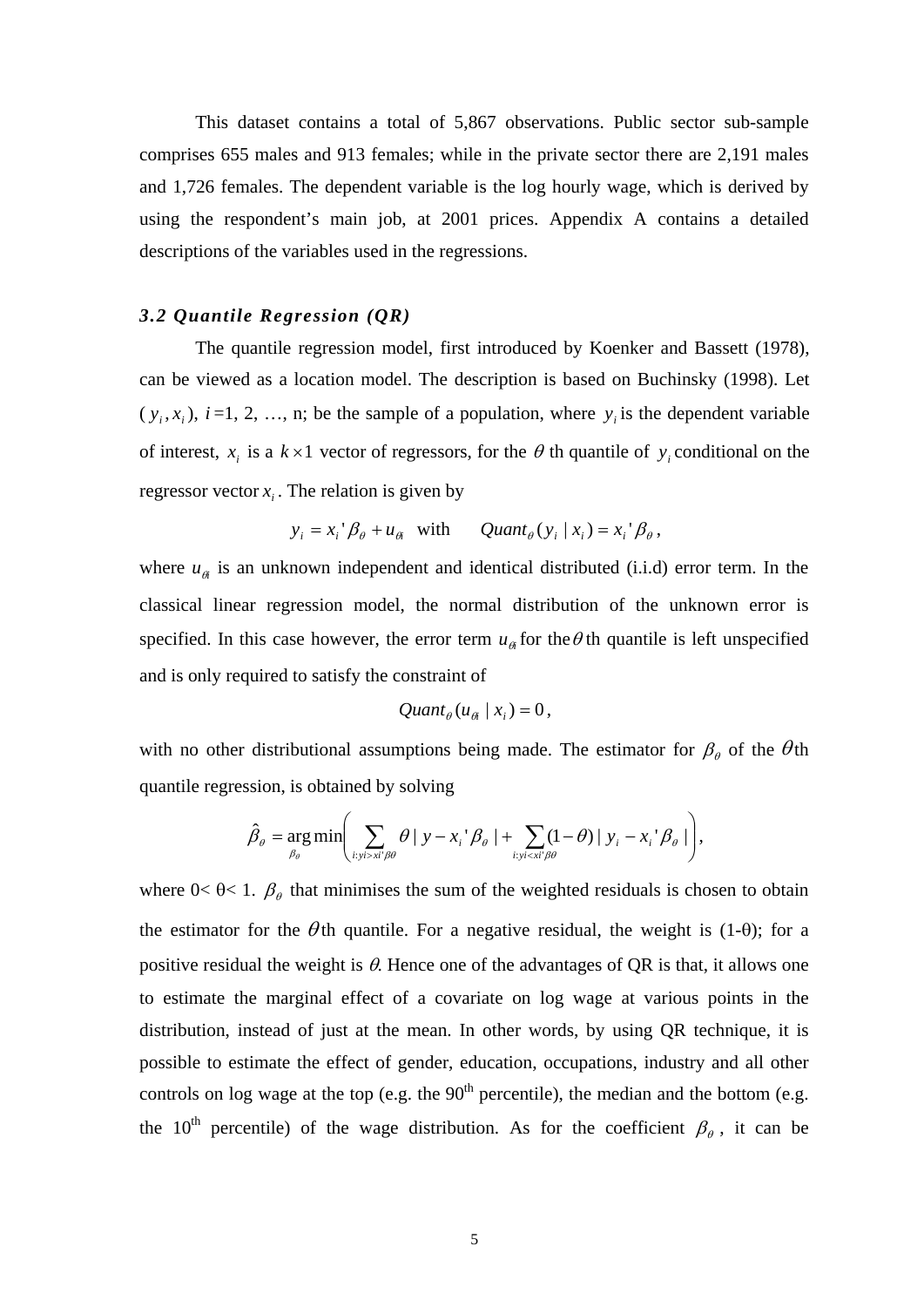interpreted as the estimated returns to individual characteristics at the  $\theta$ th quantile of the log wage distribution.

#### *3.3 Counterfactual Wage Decomposition*

Estimation by quantile regression provides us with an indication of whether or not the returns to observable characteristics differ by gender, and how these differences change as we move across the wage distributions. In addition, we also want to know how important is the unobserved heterogeneity in explaining the gender wage gap.

Hence the following step will be to construct an Oaxaca-Blinder type wage decomposition method adjusted for QR regression as in Machado and Mata (2000). However, rather than identifying the sources of the differences between the means of two distributions, quantile regression technique decomposes the differences between the male and female log wage distributions into a component that is due to differences in labour market characteristics between the genders, and a component that is due to differences in the rewards that the two genders receive for their labour market characteristics by various quantiles.

Denote women's and men's returns by  $\beta^f$  and  $\beta^m$ , and their characteristics by  $x<sup>f</sup>$  and  $x<sup>m</sup>$  respectively. The idea is to generate a counterfactual density, in particular, the female log wage density that would arise if women were given *men's* labour market characteristics but continued to be '*paid like women*'. [4](#page-8-0) Hence in the situation where identical men and women possess same productive characteristics ( $\beta^f = \beta^m$ ), men's wages would be equal to the women's wages, and no pay gap will be observed. Therefore, observed wage differences can be attributed to unequal treatment by gender, or other unobserved heterogeneity that the model fails to capture. A positive (negative) sign implies that market returns to men's characteristics are higher (lower) than the returns to women's characteristics.

This study follows Albrecht et al.'s (2003) application of Machado and Mata's (2000) bootstrap method to implement the decomposition directly at each quantile. This involves estimating marginal density of wages that are consistent with the estimated conditional densities. These procedures are summarised as follows:

1. Using a standard uniform distribution, sample the  $\theta^{th}$  quantile of interest.

<span id="page-8-0"></span><sup>4</sup> Alternatively, one can also generate the density that would arise if women retained their own labour market characteristics but were 'paid like men'.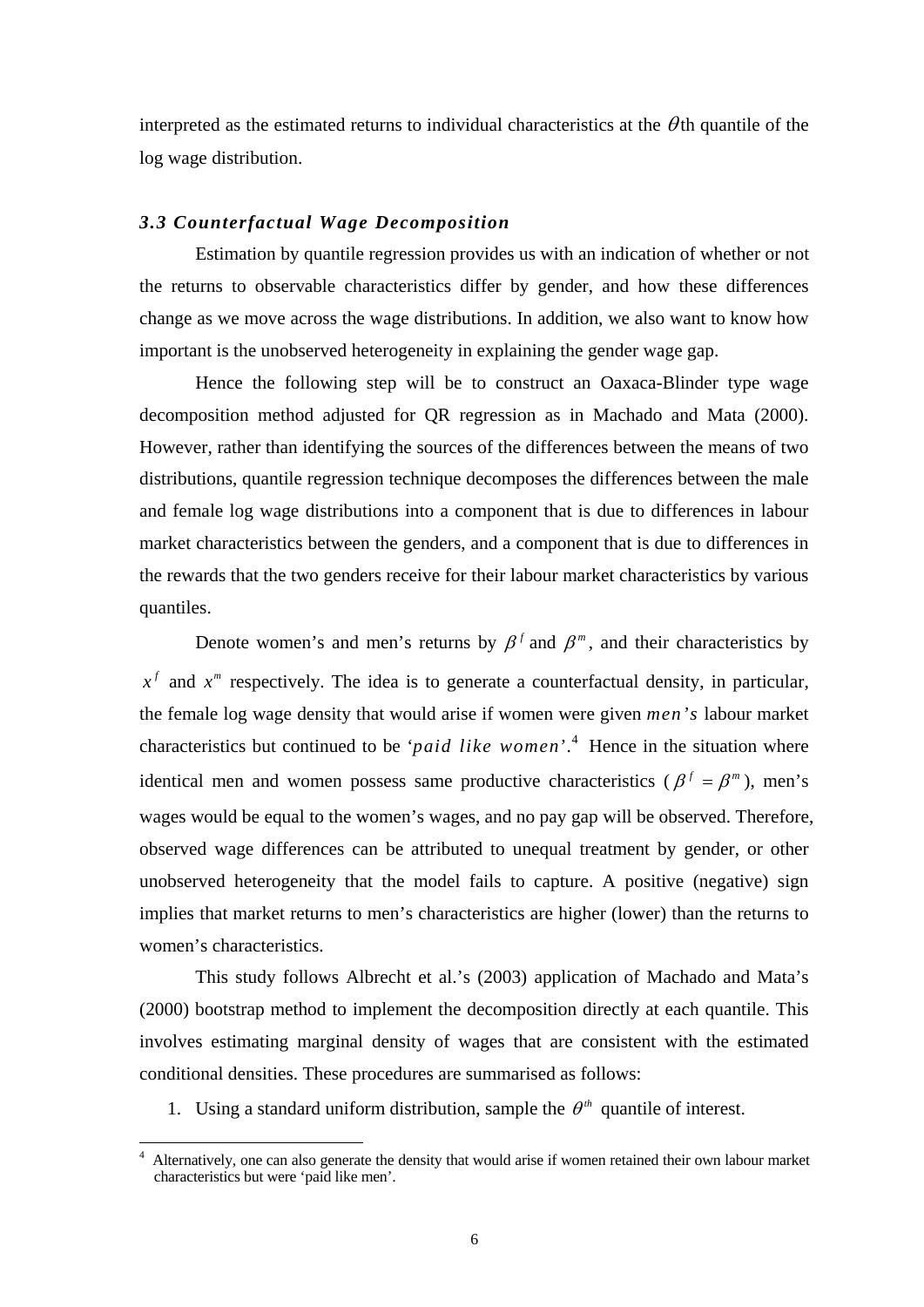- 2. For men, at each percentile  $(1<sup>st</sup>$  to 99<sup>th</sup>), estimate a QR to predict men's wages which rewarded from their retained characteristics. In other words, this is an estimate form by using  $\beta_{\theta}^{m}$  and  $x^{m}$ .
- 3. For women, take a draw from men's data, and construct a predicted wage by multiplying the chosen  $x^m$  by the estimate of  $\beta_{\theta}^f$ .<sup>[5](#page-9-0)</sup> This will be used to simulate the counterfactual distribution, namely what women would earn if they had men's characteristics but were 'paid like women'.[6](#page-9-1)
- 4. Set the number of random draw *m*=5000. Use the men's predicted wage data from step (1), load the appropriate data set and randomly sample (with replacement) a number of individuals equal to the number of times that percentiles was selected.<sup>[7](#page-9-2)</sup> Prediction obtained from this step is the simulated men's wage distribution.
- 5. Repeat step (4) for women using data sets from step (2) to simulate the counterfactual distribution.
- 6. To generate gender wage gaps, take the difference of each distribution from step (4) and (5) at various quantiles.

This whole procedure is then replicated by n=200 times in order to obtain standard deviations of the gender wage gaps over the n iterations.<sup>[8](#page-9-3)</sup>

#### **4. Results**

 $\overline{a}$ 

In this section, sets of result estimated by different approaches will be presented. The observations included are full time and part time employees in the labour force, between the age of 18-60 years old, and who are not in employed agricultural sector. The

<span id="page-9-0"></span><sup>&</sup>lt;sup>5</sup> The calculated marginal distribution of wages of men and the counterfactual marginal distribution for women are consistent with the estimated conditional distributions.

<span id="page-9-1"></span> $6$  To generate the density that would arise if women retained their own labour market characteristics but were paid like men, simply reverse the role of male and female in step (2) and (3). The results of this alternative decomposition are not presented as the qualitative findings about the unexplained gaps remains the same.

<span id="page-9-2"></span>In other words, if the  $35<sup>th</sup>$  percentile was selected 50 times, randomly draw 50 men from the  $35<sup>th</sup>$  percentile data set.<br><sup>8</sup> So far this analysis has not considered the endogenous sample selection problem. Buchinsky (1998)

<span id="page-9-3"></span>demonstrated that QR is not immune from selectivity problem either. For the purpose of this study, a multinomial logit selection model is estimated, since individuals not only choose whether or not they want to participate in labour force, as well as which sectors to participate in. The obtained inverse Mill's ratios are insignificant in OLS regression of both sectors. In terms of QR, by truncated the inverse Mill's ratio at the third term, it is found that the corrected and uncorrected wage gap is remarkably similar in both private and public sector. Hence obtained results are not presented but will be available from the author upon request.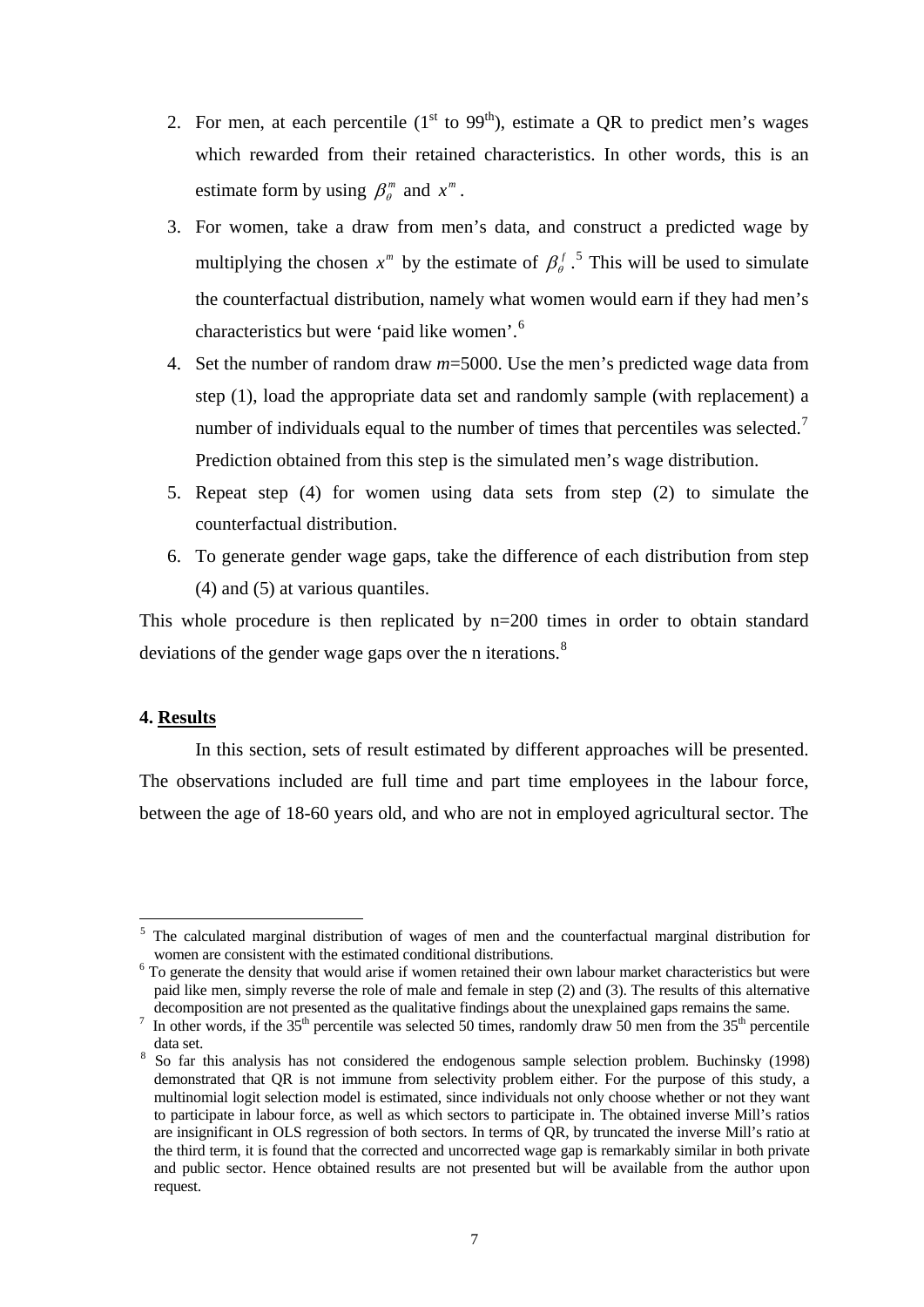dependent variable is the log of the average hourly wage in respondent's main job. The results will be stratified by public and private sector.<sup>[9](#page-10-0)</sup>



#### *4.1 Raw Gender Wage Gap*

 $\overline{a}$ 

The raw gender wage gap is presented in Figure 1. In the private sector, the raw gap exhibits a monotonic upward trend as we move towards the upper tail of the wage distributions, although declining at lower tail. The acceleration is also detected in the public sector, however it only starts around the  $90<sup>th</sup>$  percentile. In contrast, the wage gap is found to be wider at the bottom end. This is especially obvious in the public sector.

The tendency of upward acceleration can be seen as an indicator of glass ceiling; whereas the wider bottom end can be seen an indicator of sticky floor. Note that in the private sector, the glass ceiling phenomenon seems to dominate; whereas in the public sector, the sticky floor phenomenon seems to be more noticeable.

However these are only the unconditional wage gaps. In the next section, estimations using the quantile regression will be presented to see how much of the

<span id="page-10-0"></span><sup>&</sup>lt;sup>9</sup> To test if the estimation should be stratified by sectors, a Wald test is conducted by interacting all the explanatory variables with the private sector dummy. The result of F=3.72 is statistically significant at 5 percent level, and the conclusion is that stratification by sector is appropriate.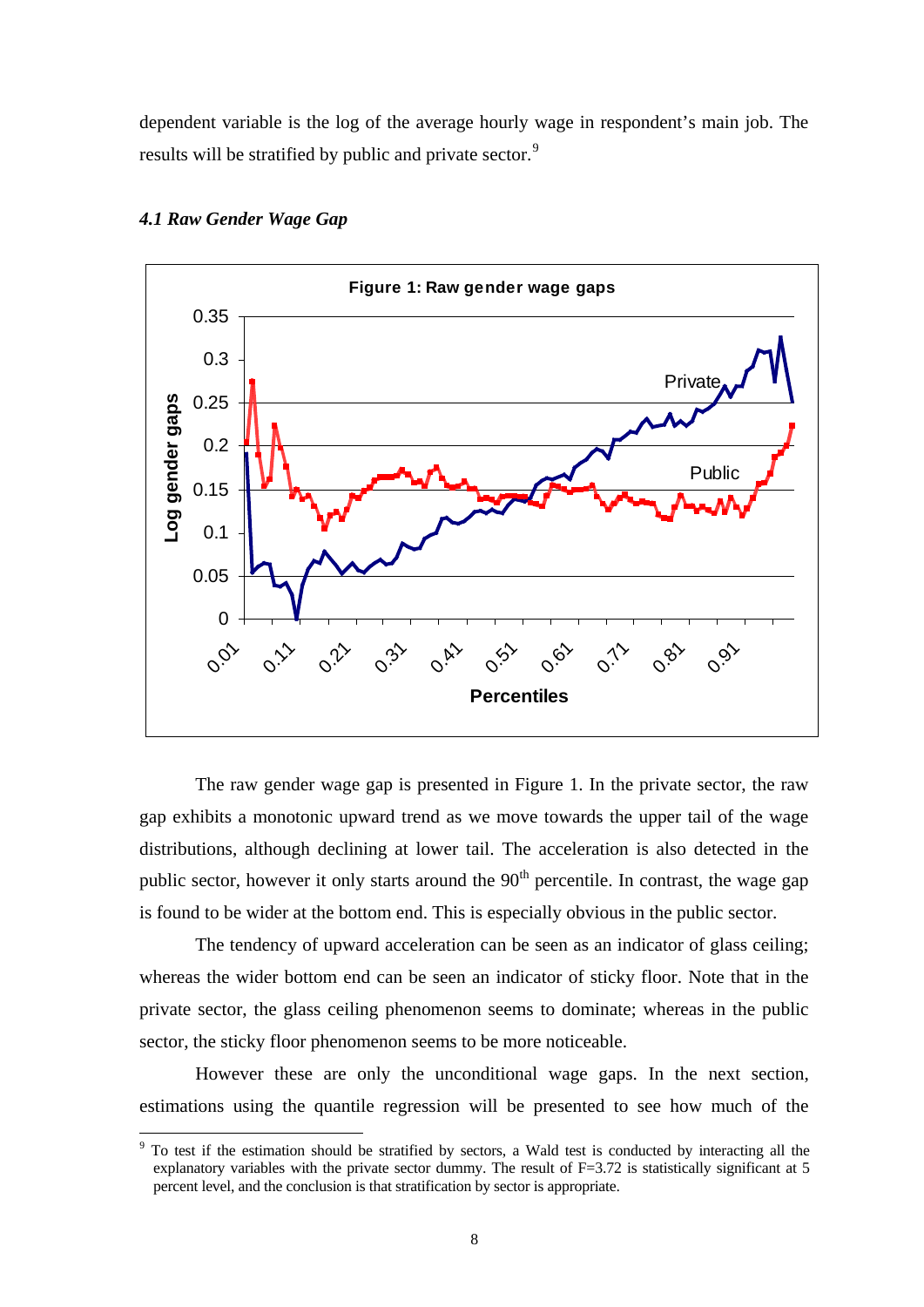observed raw gender wage gap can be attributed to differences in the returns to those characteristics.

## *4.2 Pooled Quantile Regressions with Gender Dummy*

To investigate the effects of differences in characteristics on the gender gap at different points of the wage distribution, a series of quantile regressions on the pooled data set with gender dummy is constructed. Pooled quantile regression imposes the restriction that returns to the included labour market characteristics are the same for males and females. In other words, the variable of interest, the gender dummy, indicates the extent to which gender gap remains unexplained at different quantiles after controlling for individual differences and characteristics.

To test if differences between various quantiles are statistically significant, joint interquantile tests are conducted at the 5 percent level. Significant statistical differences were found between the  $10^{th}$  and the  $25^{th}$ , the  $25^{th}$  and the  $50^{th}$ , as well as all other adjacent quantiles.<sup>[10](#page-11-0)</sup> The hypothesis of equality is overwhelmingly rejected in all cases. This finding justifies the usage of quantile regression, leading to the conclusion that the quantile regression method has value over and above the OLS, and that the mean results obtained by the OLS might be misleading.

Table 2 presents the estimated gender dummy coefficients at the  $10^{th}$ ,  $25^{th}$ ,  $50^{th}$ . 75th and 90th percentiles in the pooled quantile regression. As a comparison, the OLS gender dummy coefficient is also presented. Panels in Table 2 are a result of stepwise regressions due to the potential endogeneity of the explanatory variables especially of occupation and industry dummies. A list of all controls for each stepwise regression is found in the Appendix A.

From panels 2-4 in Table 2, in the private sector, a large reduction of the gap is found at the top of the wage distribution. Controlling for covariates does not account for much of the gaps at lower income levels. This implies that gender characteristics differences explain a large part of the glass ceiling effect, in other words males get more pay than their females counterpart because they are more experienced or more educated. The existence of the private sector wage gap cannot be attributed to the differences in return to those characteristics. On the other hand in the public sector, this reduction is found at the bottom instead of the top of the wage distribution after we put in additional

<span id="page-11-0"></span> $10$  Test statistics see Table 5 in Appendix A.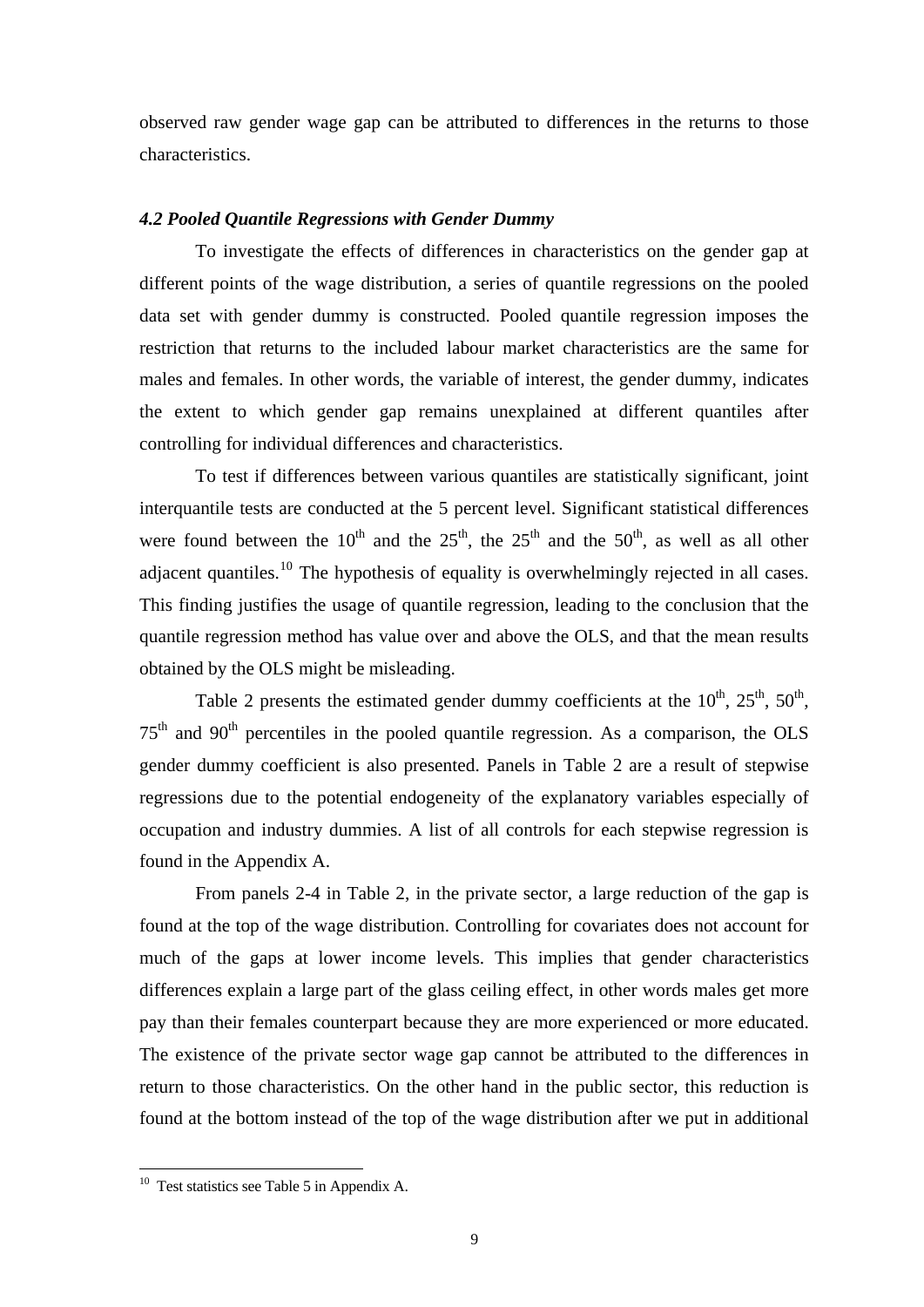controls. In other words, individuals' characteristics account for a large proportion of the gap for lower income earners and the sticky floor effect has faded. The widest distance is still found at the top of the wage distribution, indicating that the public sector also has a glass ceiling.

|                                                    |            | Pooled Private |            |            |                  |            |
|----------------------------------------------------|------------|----------------|------------|------------|------------------|------------|
|                                                    | <b>OLS</b> | 10th           | 25th       | 50th       | 75th             | 90th       |
| Raw gap                                            | $0.153***$ | 0.000          | $0.068***$ | $0.137***$ | $0.223***$       | $0.269***$ |
|                                                    | (0.015)    | (0.018)        | (0.016)    | (0.017)    | (0.022)          | (0.032)    |
| Basic and educational variables                    | $0.121***$ | 0.008          | $0.061***$ | $0.115***$ | $0.176***$       | $0.204***$ |
|                                                    | (0.015)    | (0.023)        | (0.015)    | (0.016)    | (0.019)          | (0.028)    |
| Basic, education and<br>geographic variables       | $0.124***$ | 0.013          | $0.057***$ | $0.115***$ | $0.180***$       | $0.226***$ |
|                                                    | (0.015)    | (0.021)        | (0.016)    | (0.016)    | (0.017)          | (0.031)    |
| Basic, education, geographic                       | $0.115***$ | 0.013          | $0.055***$ | $0.105***$ | $0.157***$       | $0.199***$ |
| and employer variables                             | (0.015)    | (0.022)        | (0.015)    | (0.015)    | (0.018)          | (0.027)    |
| Basic, education, geographic,                      | $0.129***$ | $0.058**$      | $0.081***$ | $0.101***$ | $0.180***$       | $0.190***$ |
| employer, occupations &<br>industries variables    | (0.015)    | (0.024)        | (0.018)    | (0.016)    | (0.021)          | (0.026)    |
|                                                    |            | Pooled public  |            |            |                  |            |
|                                                    | <b>OLS</b> | 10th           | 25th       | 50th       | 75 <sub>th</sub> | 90th       |
| Raw gap                                            | $0.152***$ | $0.149***$     | $0.164***$ | $0.141***$ | $0.121***$       | $0.120***$ |
|                                                    | (0.020)    | (0.042)        | (0.024)    | (0.023)    | (0.027)          | (0.027)    |
| Basic and educational variables                    | $0.138***$ | $0.103**$      | $0.085***$ | $0.140***$ | $0.144***$       | $0.169***$ |
|                                                    | (0.020)    | (0.043)        | (0.021)    | (0.023)    | (0.020)          | (0.029)    |
| Basic, education and<br>geographic variables       | $0.134***$ | $0.118***$     | $0.099***$ | $0.121***$ | $0.119***$       | $0.140***$ |
|                                                    | (0.020)    | (0.043)        | (0.023)    | (0.024)    | (0.019)          | (0.026)    |
| Basic, education, geographic                       | $0.122***$ | $0.089**$      | $0.105***$ | $0.102***$ | $0.110***$       | $0.144***$ |
| and employer variables                             | (0.020)    | (0.038)        | (0.026)    | (0.020)    | (0.020)          | (0.030)    |
| Basic, education, geographic,                      | $0.109***$ | $0.065*$       | $0.093***$ | $0.102***$ | $0.107***$       | $0.159***$ |
| employer, occupations $\&$<br>industries variables | (0.021)    | (0.039)        | (0.027)    | (0.021)    | (0.021)          | (0.033)    |

| <b>Table 2: Pooled Quantile Regression by sectors</b> |  |
|-------------------------------------------------------|--|
|-------------------------------------------------------|--|

*Source:* The data are from the Household, Income and Labour Dynamics in Australia (HILDA) survey. *Notes*: <sup>a</sup> OLS indicates ordinary least square. <sup>b</sup> Reported figures are the estimated coefficients following by its standard errors. <sup>c</sup> Statistics were computed using 1,000 bootstrap samples to obtain appropriate standard errors.  $d *$  statistically significant at the .10 level; \*\* at the .05 level; \*\*\* at the 0.1 level. <sup>e</sup> Refer to Data Appendix for the list of all variables. <sup>f</sup> For private sector, n=3917; public sector, n=1568

Throughout this section, we assume that the returns to labour market characteristics are the same for men and women. To test if pooling estimation is appropriate, a Wald test is conducted by interacting all explanatory variables with the gender dummy. The results is statistically different at the 5 percent level, hence the estimation should be stratified by gender. However, the pooling results are still presented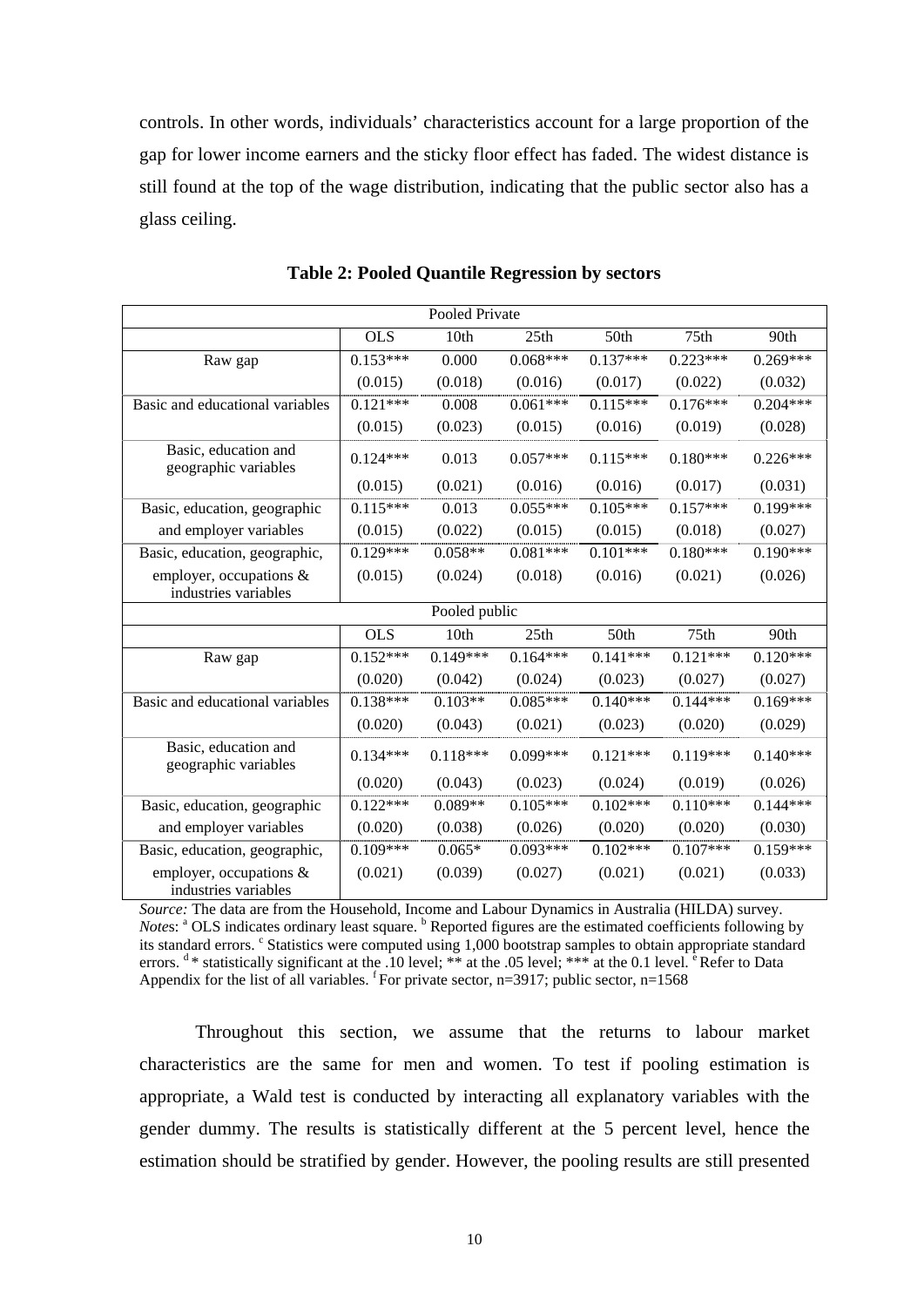in this section for the ease of interpretation, and simplicity of understanding. In the following section, results from stratification by gender will be presented.

#### *4.3 Quantile Regression by Gender*

QR by gender relaxes the assumption of equal returns to males and females. Results are reported in Table 3. To save space, included controls are basic and education variables, $^{11}$  $^{11}$  $^{11}$  as they are often of primary interest. The results shows the extent to which returns to basic control variables differ between men and women at the various points in their respective distributions.

In the private sector, age variables constantly have larger effect for females than males. Interestingly in the public sector, age coefficients are larger for males than females except for the top part of the wage distribution. If we use age variables as a proxy for experience, this implies that women will tend to be more disadvantaged in the private sector than the public sector, if women's labour force participation is interrupted by family commitments.<sup>[12](#page-13-1)</sup> Note also women's earning and age relationship tend to be flatter compared to men's in both sectors, which means the effect of diminishing return comes in earlier for women than men.

A male bachelor degree holder enjoys a higher return than a female in the public sector. This situation no longer holds in private sector. Higher education variables are found to have larger effect for high income females. This means that in the private sector, higher qualification is an important factor in explaining levels of income. Note that for both sectors, females obtain higher returns from lower qualifications in general. Another interesting finding is that coefficients of education variables are usually larger in the private sector than the public sector. This suggests that educational qualifications are rewarded more in the private sector.

 $11$  For list of basic and education variables, see Appendix A.

<span id="page-13-1"></span><span id="page-13-0"></span><sup>&</sup>lt;sup>12</sup> A more appropriate proxy for experience is a persons' tenure (and its' squared term), which are also included as the additional controls later on.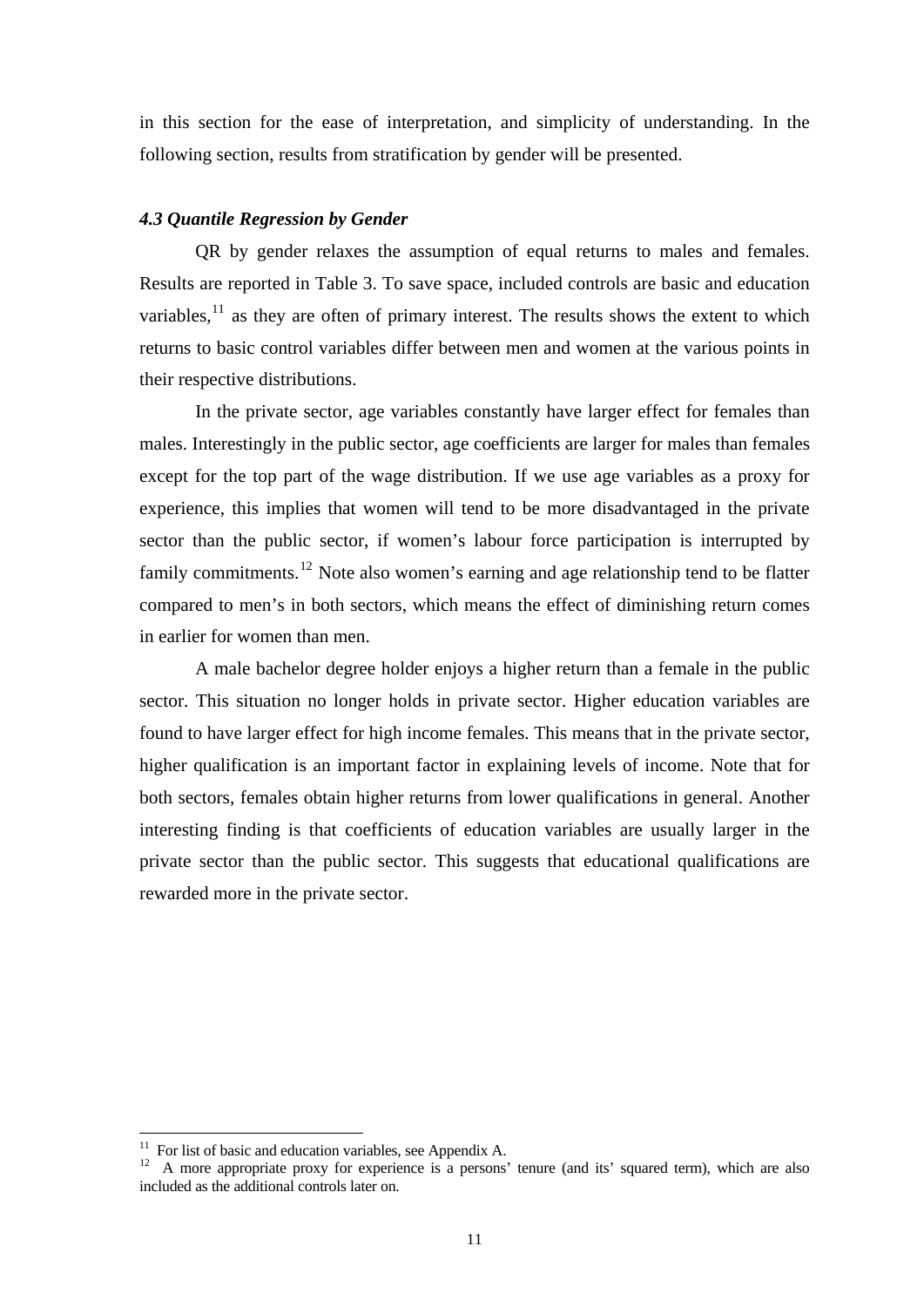**Table 3: Quantile regressions stratified by gender** 

| Private        |             |             |                       |             |             |             |            |                   |                                             |             |             |             |
|----------------|-------------|-------------|-----------------------|-------------|-------------|-------------|------------|-------------------|---------------------------------------------|-------------|-------------|-------------|
|                |             |             | Women                 | $n=1,726$   |             |             |            |                   | Men                                         | $n=2,191$   |             |             |
|                | <b>OLS</b>  | 10th        | 25 <sub>th</sub>      | 50th        | 75th        | 90th        | OLS        | 10th              | 25 <sub>th</sub>                            | 50th        | 75th        | 90th        |
| age            | $0.053***$  | $0.059***$  | $0.056***$            | $0.044***$  | $0.045***$  | $0.061***$  | $0.048***$ | $0.055***$        | $0.047***$                                  | $0.040***$  | $0.044***$  | $0.057***$  |
|                | (0.006)     | (0.010)     | (0.006)               | (0.007)     | (0.008)     | (0.011)     | (0.006)    | (0.014)           | (0.007)                                     | (0.007)     | (0.009)     | (0.013)     |
| age2           | $-0.001***$ |             | $-0.001*** -0.001***$ | $-0.001***$ | $-0.001***$ | $-0.001***$ | $0.000***$ |                   | $-0.001*** -0.001***$                       | $0.000***$  | $0.000***$  | $-0.001***$ |
|                | (0.000)     | (0.000)     | (0.000)               | (0.000)     | (0.000)     | (0.000)     | (0.000)    | (0.000)           | (0.000)                                     | (0.000)     | (0.000)     | (0.000)     |
| postgrad       | $0.328***$  | 0.004       | 0.305                 | $0.314**$   | 0.396**     | $0.561**$   | $0.330***$ | 0.235             | $0.347**$                                   | $0.521***$  | $0.456***$  | $0.320***$  |
|                | (0.104)     | (0.239)     | (0.222)               | (0.137)     | (0.158)     | (0.274)     | (0.071)    | (0.330)           | (0.142)                                     | (0.094)     | (0.097)     | (0.107)     |
| bachelor       | $0.215***$  | $0.146**$   | $0.139***$            | $0.221***$  | $0.386***$  | $0.382***$  | $0.295***$ | $0.180***$        | $0.270***$                                  | $0.323***$  | $0.377***$  | $0.367**$   |
|                | (0.035)     | (0.055)     | (0.042)               | (0.044)     | (0.052)     | (0.063)     | (0.037)    | (0.050)           | (0.045)                                     | (0.040)     | (0.057)     | (0.071)     |
| diploma        | $0.152***$  | $0.133**$   | $0.084**$             | $0.131***$  | $0.173***$  | $0.316***$  | $0.170***$ | 0.070             | $0.145***$                                  | $0.198***$  | $0.267***$  | $0.224***$  |
|                | (0.035)     | (0.056)     | (0.038)               | (0.034)     | (0.062)     | (0.074)     | (0.040)    | (0.064)           | (0.047)                                     | (0.045)     | (0.068)     | (0.088)     |
| cert           | $-0.024$    | 0.046       | 0.004                 | 0.010       | $-0.032$    | $-0.025$    | $-0.059*$  | $-0.029$          | 0.003                                       | $-0.026$    | $-0.061$    | $-0.163***$ |
|                | (0.029)     | (0.047)     | (0.029)               | (0.025)     | (0.031)     | (0.052)     | (0.030)    | (0.047)           | (0.031)                                     | (0.030)     | (0.040)     | (0.056)     |
| $yr11$ less    | $-0.112***$ | $-0.060$    | $-0.083***$           | $-0.071**$  | $-0.114***$ | $-0.095*$   | $0.156***$ | $-0.082$          | $-0.081**$                                  | $-0.133***$ | $-0.203***$ | $-0.272***$ |
|                | (0.030)     | (0.056)     | (0.028)               | (0.024)     | (0.032)     | (0.055)     | (0.033)    | (0.050)           | (0.032)                                     | (0.031)     | (0.043)     | (0.055)     |
| miss_edu       | $-0.015$    | 0.011       | 0.003                 | 0.000       | 0.055       | 0.029       | $-0.105$   | $-0.054$          | 0.032                                       | $-0.010$    | $-0.146*$   | $-0.206$    |
|                | (0.055)     | (0.123)     | (0.053)               | (0.044)     | (0.077)     | (0.127)     | (0.077)    | (0.282)           | (0.109)                                     | (0.072)     | (0.086)     | (0.276)     |
| $kids0_4$      | 0.012       | $-0.054$    | $-0.019$              | $0.041*$    | 0.041       | 0.052       | $0.059**$  | $0.071*$          | $0.061**$                                   | 0.016       | 0.035       | 0.064       |
|                | (0.029)     | (0.059)     | (0.038)               | (0.024)     | (0.037)     | (0.065)     | (0.025)    | (0.040)           | (0.025)                                     | (0.025)     | (0.033)     | (0.054)     |
| $kids5_14$     | $-0.021$    | $-0.111$    | $-0.089**$            | $-0.028$    | 0.020       | 0.112       | 0.044      | $-0.064$          | $-0.003$                                    | $0.097***$  | 0.097*      | $0.107*$    |
|                | (0.038)     | (0.089)     | (0.039)               | (0.033)     | (0.064)     | (0.108)     | (0.036)    | (0.064)           | (0.057)                                     | (0.036)     | (0.055)     | (0.055)     |
| married        | $0.063***$  | $0.075**$   | $0.045*$              | $0.033*$    | $0.053*$    | 0.009       | $0.071***$ | $0.080*$          | $0.061**$                                   | $0.080***$  | 0.050       | 0.039       |
|                | (0.022)     | (0.037)     | (0.022)               | (0.019)     | (0.026)     | (0.046)     | (0.024)    | (0.042)           | (0.025)                                     | (0.024)     | (0.036)     | (0.048)     |
| parttime       | $-0.029$    | $-0.110***$ | $-0.045**$            | $-0.024$    | $-0.003$    | $0.071*$    |            |                   | $0.109***$ -0.264 *** -0.162 *** -0.106 *** |             | $-0.075*$   | 0.008       |
|                | (0.020)     | (0.030)     | (0.019)               | (0.020)     | (0.025)     | (0.039)     | (0.029)    | (0.062)           | (0.037)                                     | (0.033)     | (0.044)     | (0.059)     |
| $_{\rm -cons}$ | 1.692***    | $1.222***$  | 1.481***              | 1.844 ***   | 1.987***    | 1.903***    |            | 1.80***3 1.276*** | 1.581***                                    | 1.928       | 2.089***    | $2.130***$  |
|                |             |             |                       |             |             |             |            | (0.234)           | (0.128)                                     |             |             | (0.227)     |
|                |             |             |                       |             |             |             |            |                   |                                             |             |             |             |
|                | (0.107)     | (0.168)     | (0.110)               | (0.122)     | (0.130)     | (0.188)     | (0.108)    |                   |                                             | (0.132)     | (0.156)     |             |
|                |             |             |                       |             |             | Public      |            |                   |                                             |             |             |             |
|                |             |             | Women                 | $n=913$     |             |             |            |                   | Men                                         | $n=655$     |             |             |
|                | OLS         | 10th        | 25 <sub>th</sub>      | 50th        | 75th        | 90th        | OLS        | 10th              | 25th                                        | 50th        | 75th        | 90th        |
| age            | $0.037***$  | 0.028       | $0.036***$            | $0.035***$  | $0.042***$  | $0.037**$   | $0.056***$ | $0.073***$        | $0.063***$                                  | $0.042**$   | 0.023       | 0.025       |
|                | (0.010)     | (0.021)     | (0.014)               | (0.010)     | (0.012)     | (0.015)     | (0.011)    | (0.018)           | (0.022)                                     | (0.018)     | (0.014)     | (0.019)     |
| age2           | $0.000***$  | 0.000       | $0.000**$             | $0.000***$  | $0.000***$  | $0.000**$   |            |                   | $-0.001*** -0.001*** -0.001***$             | $0.000**$   | 0.000       | 0.000       |
|                | (0.000)     | (0.000)     | (0.000)               | (0.000)     | (0.000)     | (0.000)     | (0.000)    | (0.000)           | (0.000)                                     | (0.000)     | (0.000)     | (0.000)     |
| postgrad       | $0.315***$  | $0.295*$    | $0.353***$            | $0.336***$  | $0.275***$  | $0.327***$  | $0.267***$ | 0.130             | $0.241***$                                  | $0.264***$  | $0.238***$  | $0.358***$  |
|                | (0.069)     | (0.171)     | (0.081)               | (0.077)     | (0.079)     | (0.0910)    | (0.067)    | (0.188)           | (0.092)                                     | (0.067)     | (0.081)     | (0.092)     |
| bachelor       | $0.244***$  | $0.304**$   | $0.260***$            | $0.270***$  | $0.136**$   | $0.140***$  | $0.182***$ | 0.127             | $0.152**$                                   | $0.181***$  | $0.145**$   | $0.221***$  |
|                | (0.054)     | (0.113)     | (0.069)               | (0.058)     | (0.069)     | (0.054)     | (0.057)    | (0.102)           | (0.071)                                     | (0.063)     | (0.057)     | (0.052)     |
| diploma        | $0.194***$  | $0.211*$    | $0.194***$            | $0.197***$  | $0.135**$   | $0.114**$   | $0.142***$ | 0.095             | 0.109                                       | $0.105**$   | $0.090*$    | 0.096       |
|                | (0.054)     | (0.111)     | (0.070)               | (0.055)     | (0.068)     | (0.050)     | (0.0550)   | (0.096)           | (0.068)                                     | (0.047)     | (0.051)     | (0.059)     |
| cert           | $-0.069$    | $-0.040$    | $-0.067$              | $-0.041$    | $-0.132**$  | $-0.116*$   | $-0.069$   | $-0.107$          | $-0.113$                                    | $-0.082$    | $-0.095*$   | $-0.021$    |
|                | (0.057)     | (0.128)     | (0.066)               | (0.061)     | (0.072)     | (0.062)     | (0.055)    | (0.095)           | (0.071)                                     | (0.050)     | (0.053)     | (0.058)     |
| yr11_less      | $-0.135**$  | $-0.023$    | $-0.067$              | $-0.108*$   | $-0.209*$   | $-0.175**$  | $-0.135**$ | $-0.174$          | $-0.189**$                                  | $-0.148*$   | $-0.155**$  | $-0.073$    |
|                | (0.061)     | (0.124)     | (0.067)               | (0.059)     | (0.078)     | (0.070)     | (0.064)    | (0.111)           | (0.084)                                     | (0.075)     | (0.060)     | (0.086)     |
| miss_edu       | $0.155**$   | 0.146       | 0.147                 | 0.109       | 0.064       | $0.240*$    | $-0.052$   | $-0.271$          | 0.003                                       | $-0.181$    | $-0.069$    | 0.039       |
|                | (0.073)     | (0.129)     | (0.092)               | (0.071)     | (0.119)     | (0.128)     | (0.150)    | (0.300)           | (0.282)                                     | (0.190)     | (0.190)     | (0.183)     |
| $kids0_4$      | 0.045       | $0.124*$    | 0.051                 | 0.035       | 0.027       | $-0.032$    | $-0.033$   | $0.170***$        | 0.058                                       | $-0.030$    | $-0.060$    | $-0.124**$  |
|                | (0.041)     | (0.072)     | (0.058)               | (0.040)     | (0.057)     | (0.055)     | (0.040)    | (0.060)           | (0.041)                                     | (0.036)     | (0.036)     | (0.047)     |
| $kids5_14$     | $-0.043$    | $-0.028$    | $-0.109*$             | $-0.022$    | $-0.051$    | $-0.105$    | $-0.012$   | $0.133*$          | 0.025                                       | $-0.014$    | 0.022       | $-0.057$    |
|                | (0.047)     | (0.087)     | (0.064)               | (0.059)     | (0.042)     | (0.062)     | (0.048)    | (0.073)           | (0.056)                                     | (0.044)     | (0.050)     | (0.043)     |
| married        | $0.049*$    | 0.065       | $0.052*$              | 0.034       | 0.027       | 0.020       | 0.039      | $-0.033$          | 0.041                                       | 0.053       | $0.060*$    | $0.121**$   |
|                | (0.027)     | (0.061)     | (0.029)               | (0.030)     | (0.027)     | (0.036)     | (0.046)    | (0.045)           | (0.039)                                     | (0.036)     | (0.031)     | (0.047)     |
| parttime       | $-0.020$    | $-0.141**$  | $-0.053$              | $-0.058*$   | 0.019       | $0.128***$  | $-0.178$   | $-0.411*$         | $-0.232***$                                 | $-0.129*$   | $-0.009$    | $-0.033$    |
|                | (0.027)     | (0.070)     | (0.034)               | (0.032)     | (0.037)     | (0.039)     | (0.224)    | (0.214)           | (0.069)                                     | (0.077)     | (0.053)     | (0.070)     |
| _cons          | 1.986***    | $1.626***$  | 1.788***              | 2.056***    | 2.174***    | $2.440***$  |            | 1.816*** 1.107*** | 1.484***                                    | 2.090***    | $2.607***$  | 2.667***    |

*Source:* The data are from the Household, Income and Labour Dynamics in Australia (HILDA) survey.

*Note*: <sup>a</sup> OLS indicates ordinary least square. <sup>b</sup> Reported figures are the estimated coefficients following by its standard errors. ' Statistics were computed using  $1,000$  bootstrap samples to obtain appropriate standard errors.  $d *$  statistically significant at the .10 level; \*\* at the .05 level; \*\*\* at the 0.1 level. <sup>e</sup> Refer to Data Appendix for the list of all variables.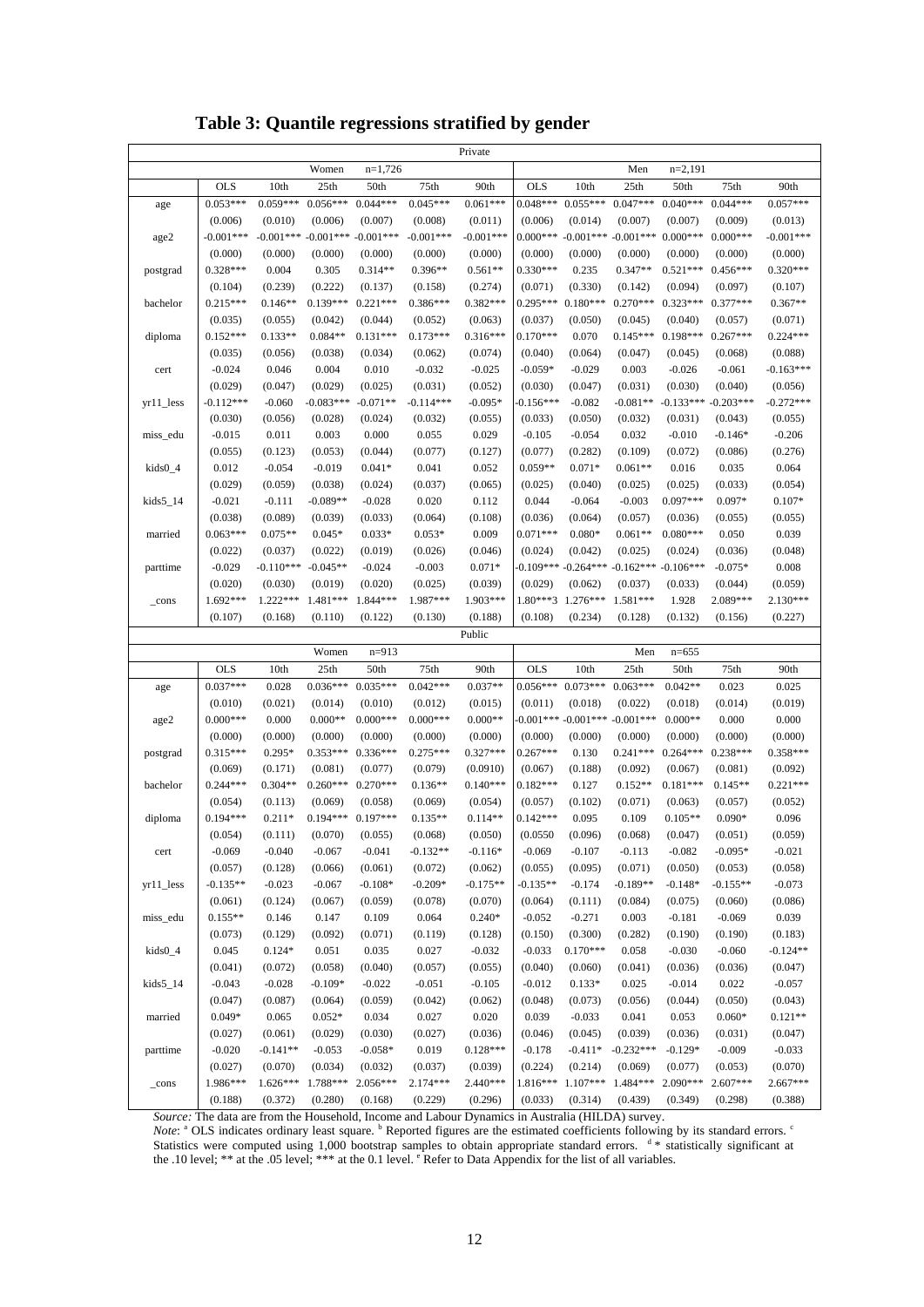In terms of demographic variables, in general marital status and children variables have larger effect for women in both sectors, however they are always insignificant. The magnitude of part time status dummy is more often larger for males, implying that male part time workers are more likely to earn less compared to females. A possible explanation is that female part time workers are more common and more acceptable in the society, whereas males are always expected to work full time.

Presented results from Table 3 indicate that the returns to labour market characteristics are different for men and women. The assumption of equal returns to males and females in the previous section could be misleading. In the following section, the results obtained from decomposition method will be presented. Decomposing gender wage gap by quantiles allow us to examine if the existence of the gap is attributed to the differences in gender characteristics, or differences in the returns to those characteristics.

#### *4.4 Decompositions*

Results from the counterfactual decompositions are presented in Table 4. The estimated OLS and unconditional raw gender gap are also listed for comparison. As in Figure 2 and 4, estimated gender wage gap are presented for each quantile of the log wage distribution along the 95 percent confidence intervals in both sectors.

The first striking finding from Table 4 is that, estimated pay gaps across the entire wage distributions are positive, even after we put in additional control variables. Also almost all the estimates are all significantly different from zero at 5 percent level. As outlined in the previous section, a positive gap implies that market returns to men are higher than women's. In other words, holding gender characteristics differences constant, men and women receive different returns to their identical characteristics. This is similar to the findings of Arulampalam et al (2004) for European countries.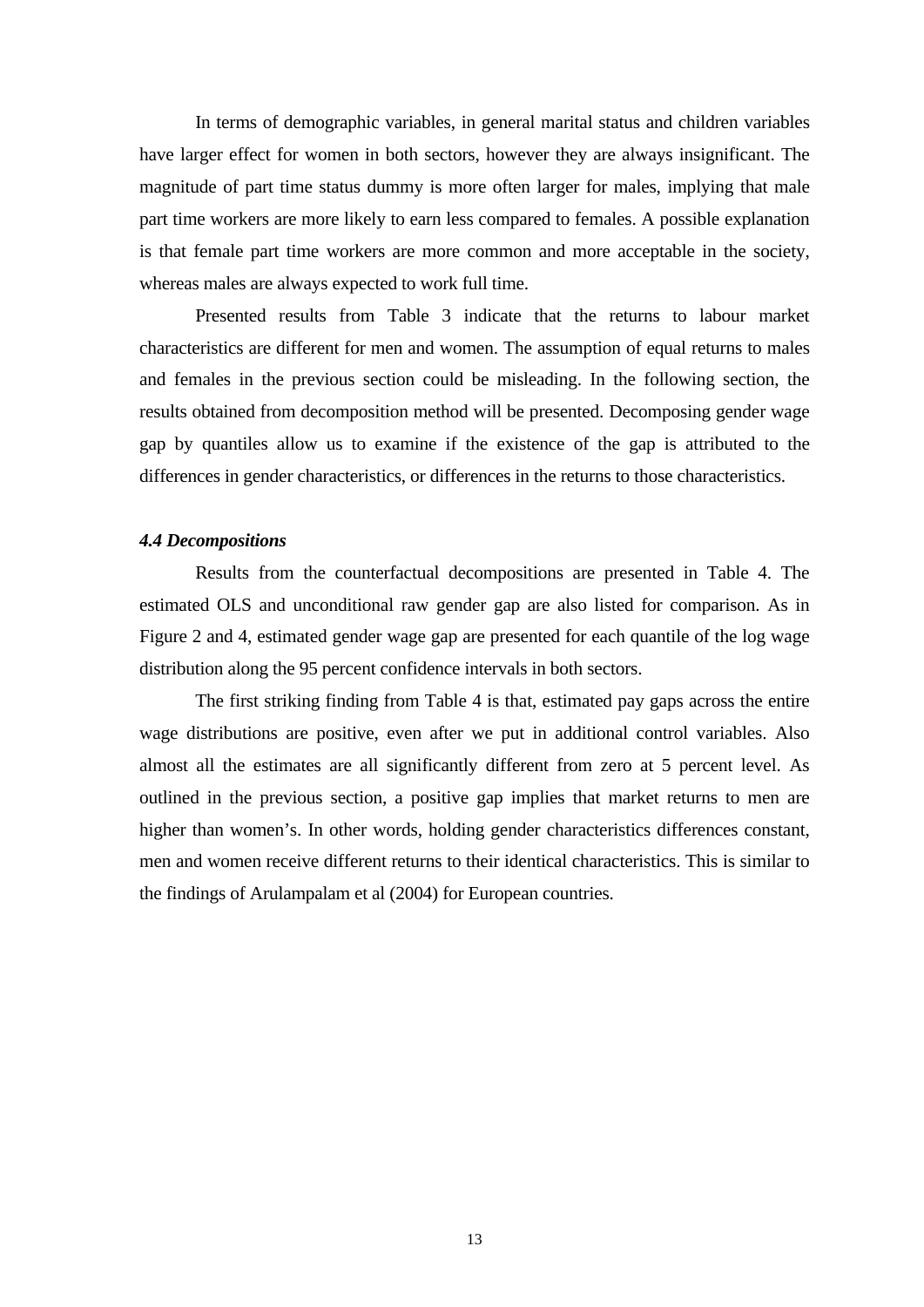| Private    |                  |            |               |             |  |  |
|------------|------------------|------------|---------------|-------------|--|--|
| <b>OLS</b> | Percentile       | Raw        | Decomposition | Decomp with |  |  |
|            |                  |            |               | occ & ind   |  |  |
|            | 10th             | 0.000      | 0.008         | $0.065***$  |  |  |
|            |                  | (0.018)    | (.014)        | (0.014)     |  |  |
|            | 25 <sub>th</sub> | $0.068***$ | $0.060***$    | $0.120***$  |  |  |
|            |                  | (0.016)    | (0.009)       | (0.008)     |  |  |
| $0.153***$ | 50th             | $0.137***$ | $0.128***$    | $0.177***$  |  |  |
| (0.015)    |                  | (0.017)    | (0.009)       | (0.009)     |  |  |
|            | 75th             | $0.223***$ | $0.202***$    | $0.229***$  |  |  |
|            |                  | (0.022)    | (0.011)       | (0.012)     |  |  |
|            | 90th             | $0.269***$ | $0.262***$    | $0.258***$  |  |  |
|            |                  | (0.032)    | (0.018)       | (0.018)     |  |  |
|            |                  | Public     |               |             |  |  |
| <b>OLS</b> | Percentile       | Raw        |               | Decomp with |  |  |
|            |                  |            | Decomposition | occ & ind   |  |  |
|            | 10th             | $0.149***$ | $0.110***$    | $0.109***$  |  |  |
|            |                  | (0.042)    | (0.013)       | (0.015)     |  |  |
|            | 25th             | $0.164***$ | $0.123**$     | $0.114***$  |  |  |
|            |                  | (0.024)    | (0.009)       | (0.009)     |  |  |
| $0.152***$ | 50th             | $0.141***$ | $0.133***$    | $0.124***$  |  |  |
| (0.020)    |                  | (0.023)    | (0.007)       | (0.008)     |  |  |
|            | 75th             | $0.121***$ | $0.136***$    | $0.138***$  |  |  |
|            |                  | (0.027)    | (0.007)       | (0.007)     |  |  |
|            | 90th             | $0.120***$ | $0.158***$    | $0.157***$  |  |  |
|            |                  | (0.027)    | (0.010)       | (0.010)     |  |  |

## **Table 4: Estimated Wage Gap**

*Source:* The data are from the Household, Income and Labour Dynamics in Australia (HILDA) survey.

*Note*: <sup>a</sup> OLS indicates ordinary least square; Raw indicates unconditional raw gender gap; Decomposition indicates estimated wage gap by counterfactual decomposition method; and Decomp with occ & ind indicates decomposition with occupation and industry dummies.  $\frac{b}{b}$  Reported figures are the estimated wage gap following by its standard errors.  $\frac{c}{b}$ statistically significant at the .10 level; \*\* at the .05 level; \*\*\* at the 0.1 level.<sup>d</sup> Controls for Decomposition are age, age squared, postgrad, diploma, bachelor, cert, yr11\_less, miss\_edu, kids0\_4, kids5\_14, bornoz, married, defacto, divorced, contract, casual and parttime.  $e^R$  Refer to Data Appendix for the list of all variables.  $f^R$  For private sector, n=3917; public sector, n=1568.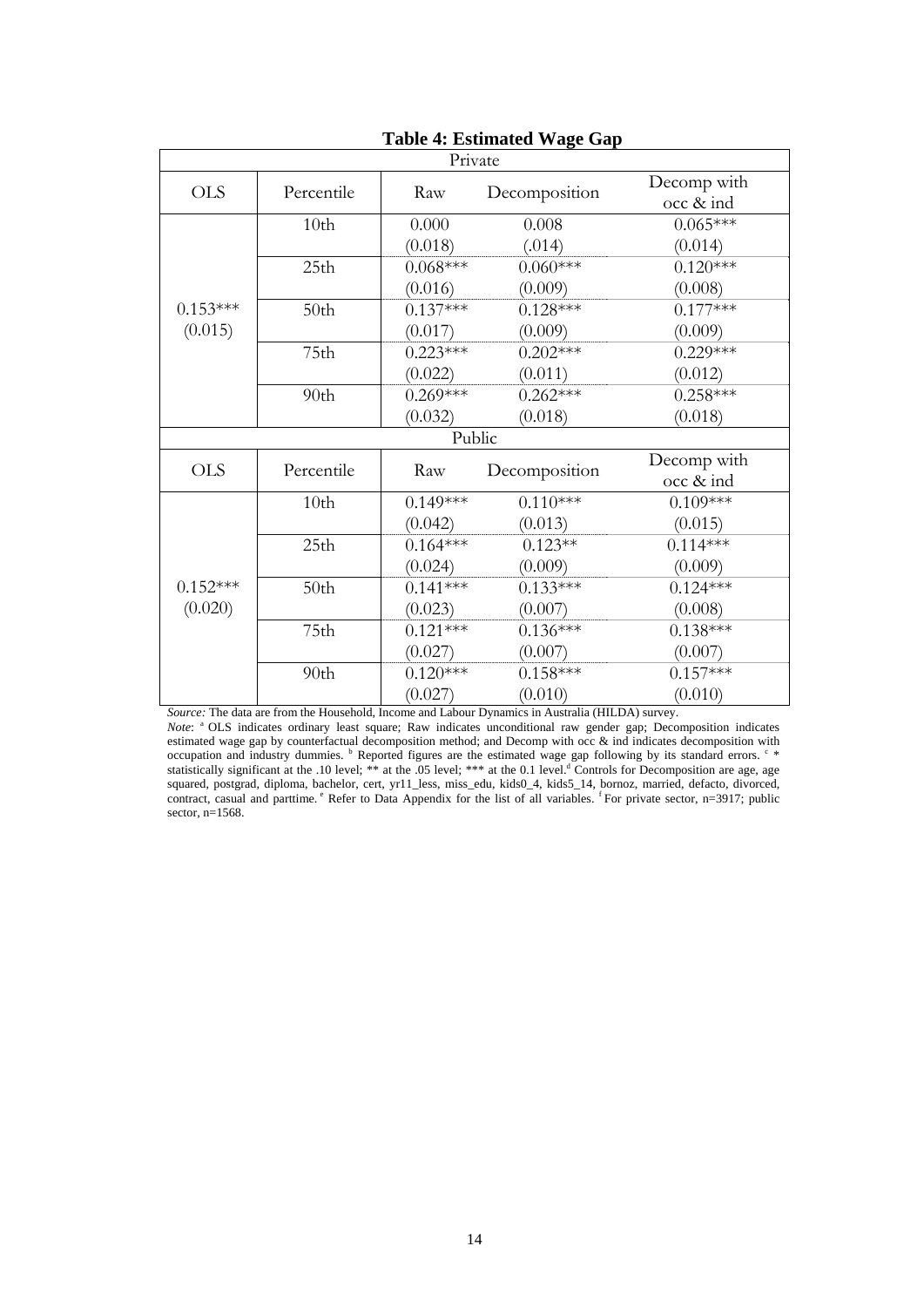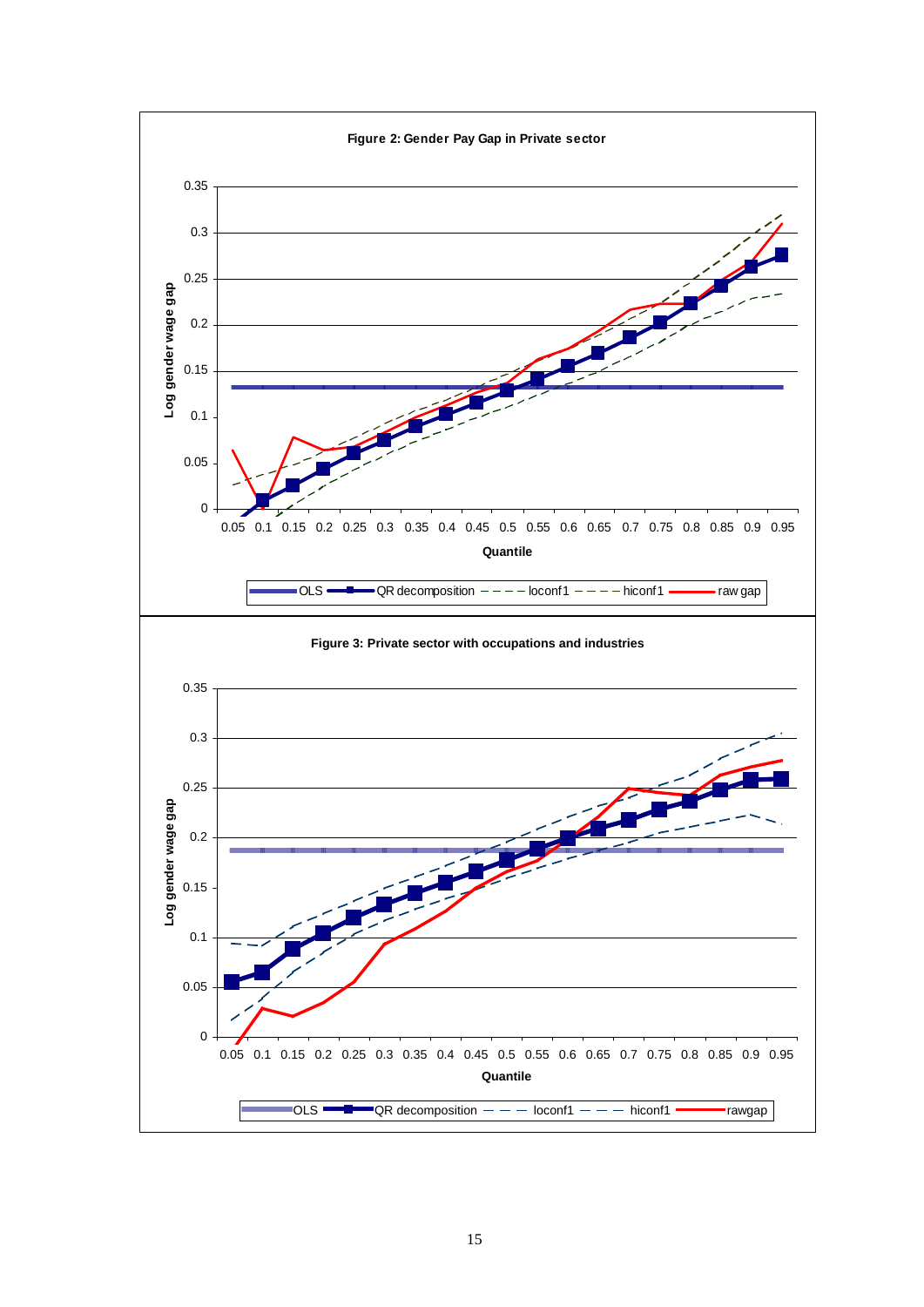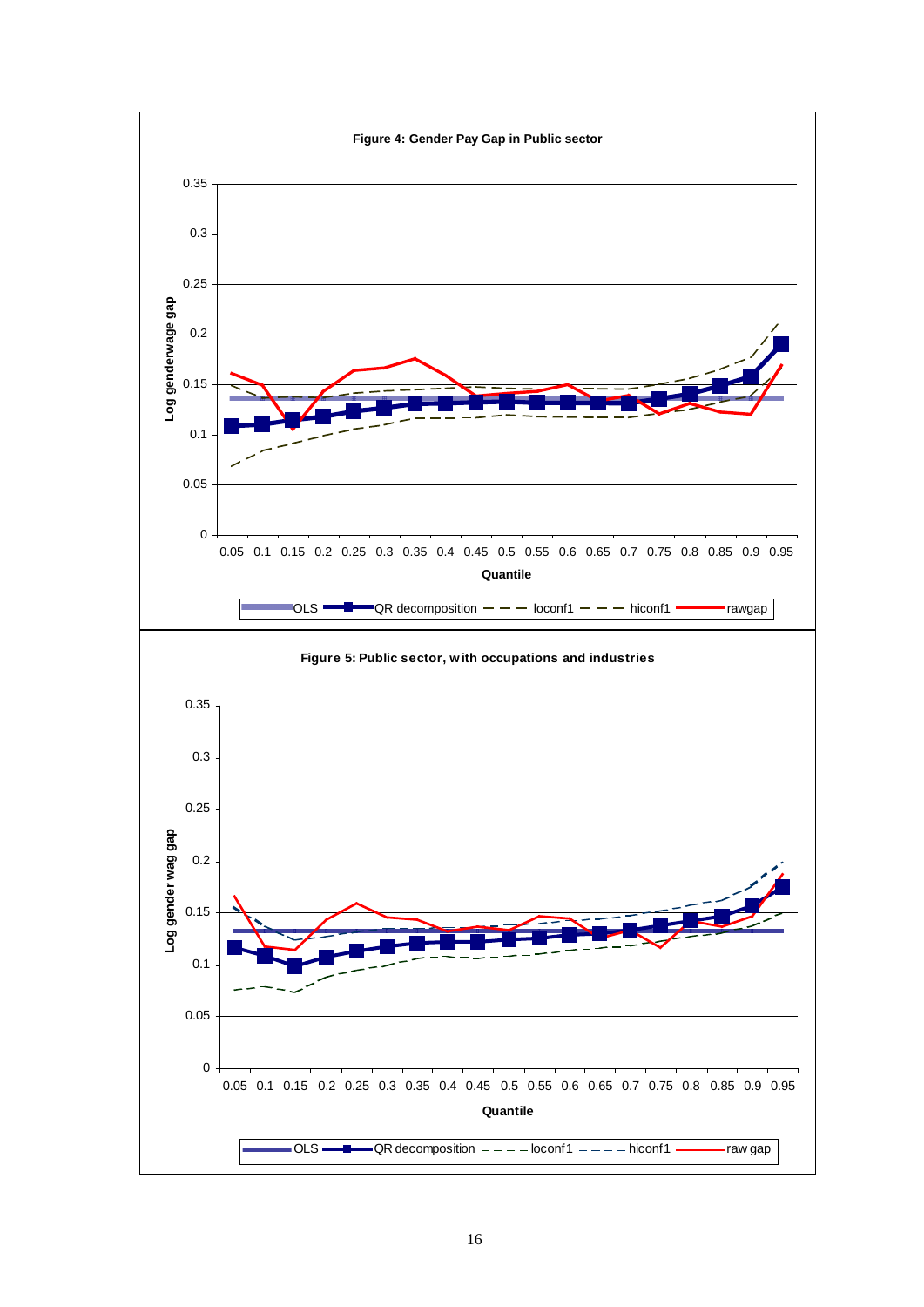Consider the private sector estimates. Figure 2 gives the results of observed gender wage gaps with demographic and education control variables; Figure 3 indicates the results after adding occupation and industry dummie.<sup>[13](#page-19-0)</sup> The striking result is the sharp acceleration of the gap as we move towards the upper tail of the conditional wage distribution. This finding suggests that there is a glass ceiling in the private sector. High income females are more likely to be disadvantaged, due to the unobserved heterogeneity that the model does not control for. Summarising this gap using the OLS estimator could be misleading as a lot of information is hidden by solely focusing on examination of the mean.

Next, consider public sector estimates. Figure 4 and Figure 5 gives the estimates of the gender wage gaps with and without occupation and industry dummies based on similar reasons to those outlined previously. From Figure 4, the wider gaps are found from around the  $75<sup>th</sup>$  to the top percentiles. However, note that the change of the estimated differences is only around 10 percentage point. This finding relates to the conclusion that high and low income females are equally disadvantaged in the public sector, and the gap is distributed rather constantly across the entire wage percentile.

Furthermore, the obtained result with and without occupation and industry controls are remarkably similar in both private and public sector. This can be seen by comparing Figure 2 to Figure 3 and Figure 4 to Figure 5. This suggests that our model is robust to the potential endogeneity from occupation and industry, and also segregation of women into certain occupations and industries is not the major drive of the gender wage gap.

A prominent difference is found by comparing the results from Table 4 and Table 2. Table 2 shows the gender gaps controlling for differences in labour market characteristics but assumes that men and women receive similar rewards for these characteristics. The result is that a substantial amount of the public sector sticky floor and private sector glass ceiling effect is an outcome of the differences in gender characteristics. However Table 4 indicates otherwise. From Table 4, even after we control for demographic and education variables, the gender gap rises throughout the distribution. This indicates that it is not gender demographic and education differences that account for the gap at the top of the

<span id="page-19-0"></span><sup>&</sup>lt;sup>13</sup> The results with and without occupation and industry dummies are presented separately due to the potential endogeneity of the variables. It is possible that one might choose their jobs and industries base on the earning prospects. Controls included for the decomposition are age, age squared, postgrad, diploma, bachelor, cert, yr11\_less, miss\_edu, kids0\_4, kids5\_14, bornoz, married, defacto, divorced, contract, casual and parttime. Refer to Appendix for the list of all occupations and industries.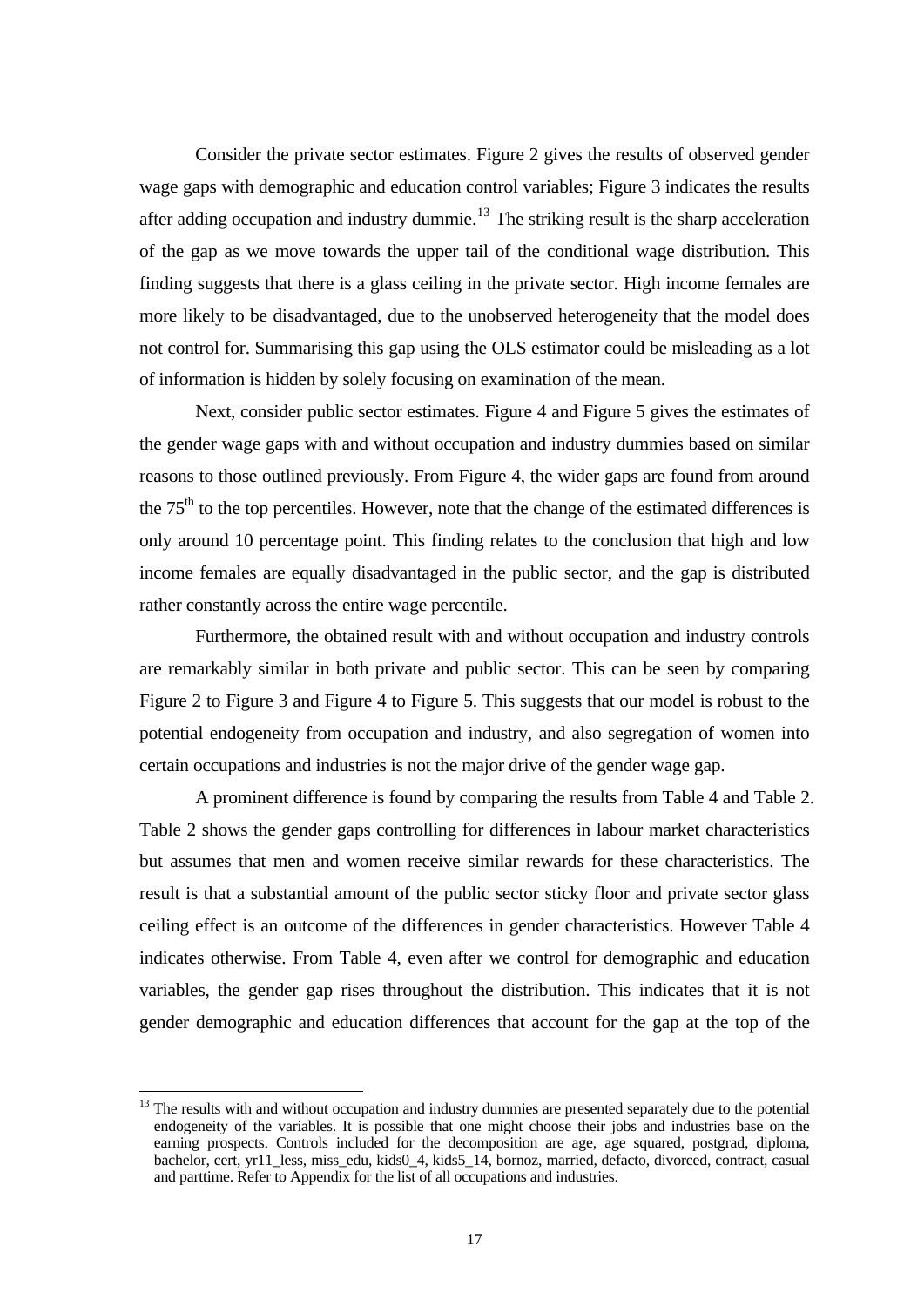distribution. Rather, it is a result of the differential rewards, in other words the glass ceiling is due to the differences in returns between genders.

#### **5. Conclusion**

By utilising QR framework and counterfactual decomposition method, the current study has analysed the movements of gender pay gaps along the wage distribution. In addressing the prime hypothesis that is posted initially, the major finding reveals the existence of glass ceiling in the Australia private sector; whereas the gender wage gap seems to be relatively constant over all percentiles in the public sector.

In this paper estimation took the following steps. First the results from the unconditional raw gender gap identified the existence of the gender pay gap in both sectors. The second step was obtaining the conditional QR estimates. By imposing the restriction of equal returns to labour market characteristics between genders, it was found that gender differences accounted for substantial amount of the public sector sticky floor and private sector glass ceiling.

Estimates stratified by genders as well as sectors were also undertaken. The results indicated that the pooled QR results are misleading. Accordingly, a counterfactual decomposition analysis was undertaken to determine if the gender wage gap is a result of gender characteristic differences, or the differences in returns to those characteristics. The finding is that in the public sector, the gender gap exists but is distributed more evenly. Whereas in the private sector, even after the control of various occupations and industries, the gender gap continued to accelerate at the upper tail of the conditional wage distribution, hence there is a glass ceiling. Clearly, the observed gender pay gap in both sectors is a result of the *differences in returns* to gender characteristics.

A glass ceiling effect was identified in the Australian private but not public sector. One possible explanation is the adoption of different pay schemes between two sectors. In the public sector, the wage is classified by various Australian Public Service (APS) classifications, which implicitly implies that public servants earnings are capped at certain upper limits. Competition in the private sector is more rigorous and there is no standardised pay scheme available across companies or firms. As a result of this, potential earnings could be extremely diverse.

Since the observed wage gap is attributed to the differences in returns to gender characteristics, this result relates to the explanation regarding the environment faced by women in the labour force. This is in accordance with the finding of Albrecht et al (2003)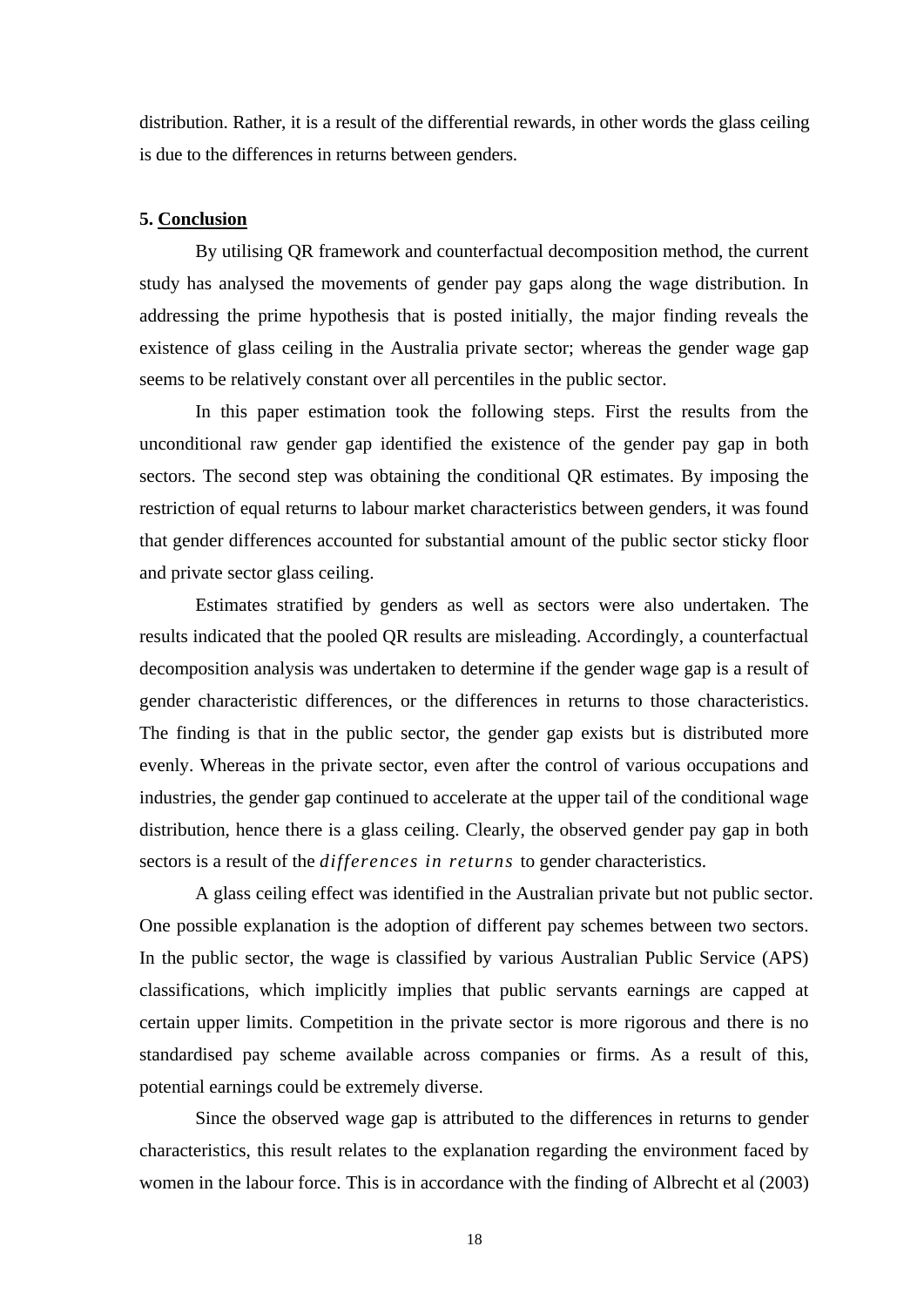in Sweden labour market. Their conjecture is that Swedish parental leave policy and the day care system provides strong incentives for females to participate but not commit strongly to a career. According to the OECD employer survey (2001), family-friendly arrangements are more commonly provided in the Australian public sector. The absence of the glass ceiling effect in the public sector could possibly be credited to the more complete family-friendly arrangements, which allows females to participate as well as to commit to their career. Consequently a greater flexibility in parental leaves and a higher accessibility to childcare system could provide the scope to potentially improve the working conditions faced by private sector females. If the working conditions are improved, the situation which females are more commonly found in less demanding jobs and thus fall substantially behind men towards the top might be altered.

The differences in returns to gender characteristics could be a form of discrimination, or it could be some unobserved heterogeneity that the model does not capture. If discrimination is the main factor that is driving the pay gap after extensive controls, then female workers are still more likely to be disadvantaged, subject to the unobservable family commitments or conventional social norms, even under the existence of equal opportunity legislation in Australia.

In conclusion, previous literature decomposing the mean wage gap, analysis by QR framework is largely descriptive, as also in this analysis. However, QR has the advantage over mean regression of revealing more insights about where the widest gaps are. Even so, in terms of policy implications, this technique does not point out any potential causes. It simply provides more information on the extent and distribution of differing returns between genders. This highlights important gender issues that need further investigation, and future studies can be considered to investigate the possible causes of glass ceilings. Reasonable speculation might relate to both labour market demand and supply side factors. A possible cause on the demand side could be that wage setting procedures for high fliers might favour men either overtly or covertly. This might arise if, for example, firms are willing to pay more to get one of their own type,  $14$  while on the supply side, high-flying women might be prepared to accept relatively lower salaries than men. This maybe due to a reluctance to bargain aggressively, hence gratitude at getting a job in a male-dominated world of high-fliers; or simply because of the lack of information about what male counterparts are being paid. This situation might

<span id="page-21-0"></span><sup>&</sup>lt;sup>14</sup> The situation where employers may prefer to incur higher costs rather than contract with members of certain groups are known as a form of economic discrimination (Becker, 1971).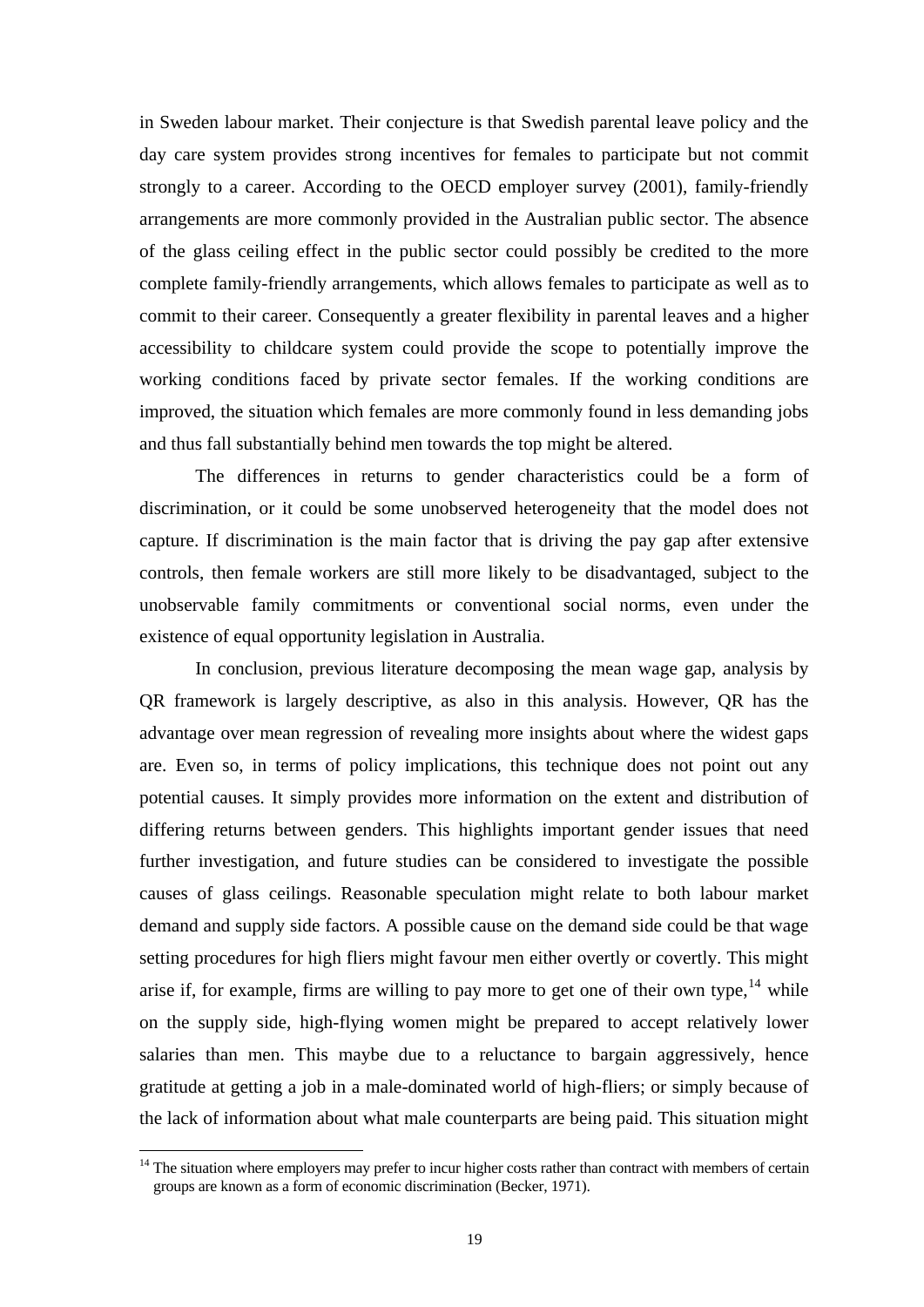be more likely to occur at the top of the wage distribution, where there are relatively fewer women.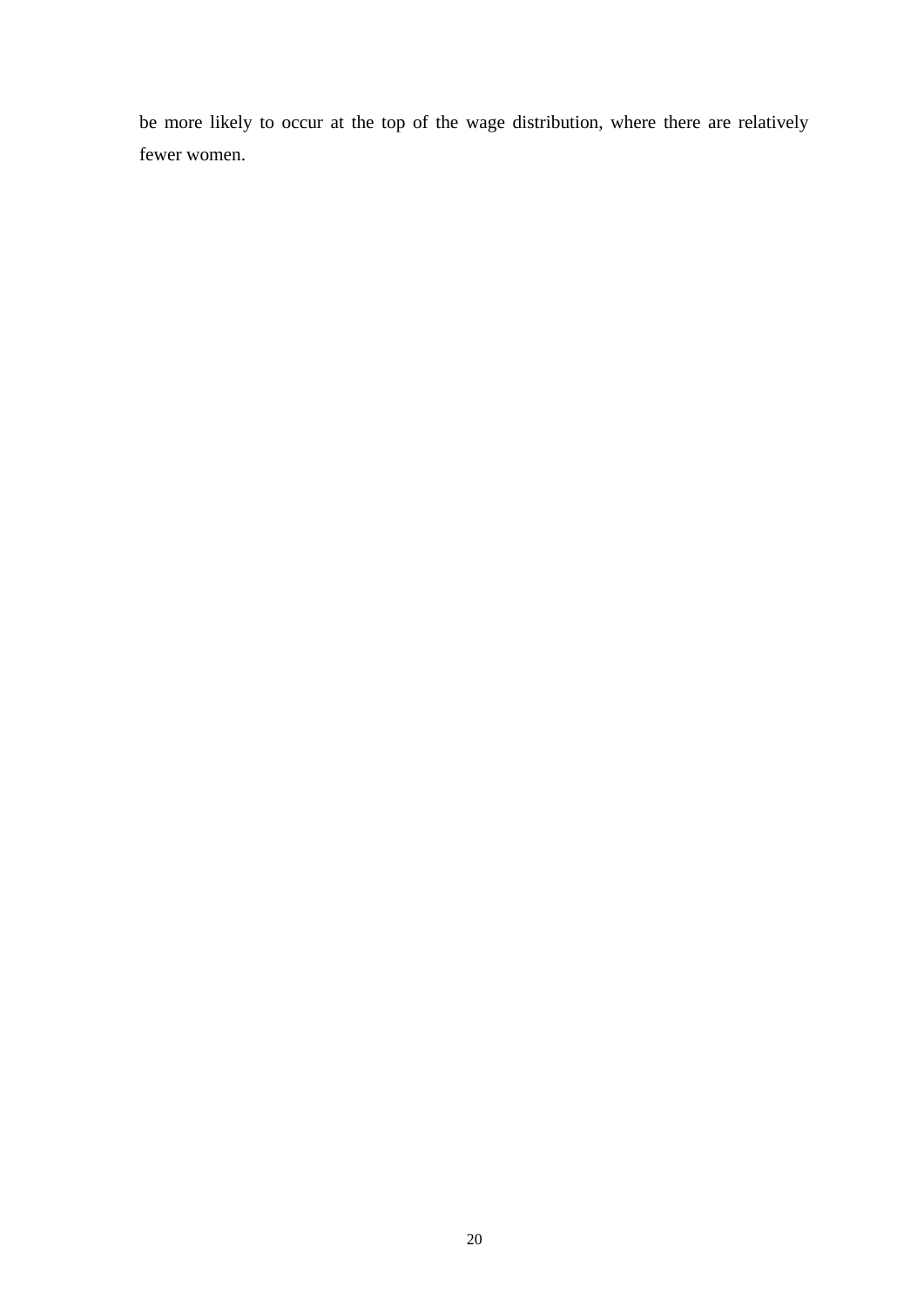#### **References**

- Albrecht, J., Bjorkland, A. and Vroman, S. (2003), "Is there a Glass Ceiling in Sweden?", *Journal of Labour Economics*, Vol. 21(1), pp. 145-77.
- Albrecht, J., Vuuren, A. and Vroman, S. (2004), "Decomposing the Gender Wage Gap in the Netherlands with Sample Selection Adjustments", *IZA Discussion Paper* No. 1440.
- Arulampalam, W., Booth, A. and Bryan, M. (2004), "Is There a Glass Ceiling over Europe? Exploring the Gender Pay Gap across the Wage Distribution", *IZA Discussion Paper* No. 1373.
- Australian Bureau Statistics (2003), *Labour Force Australia 2003*, Cat no.6203.0.
- Australian Bureau Statistics (2003), *Survey of Education Work 2003*, Cat no.6227.0.
- Blau, F. and Kahn, L. (2003), "Understanding International Differences in the Gender Pay Gap", *Journal of Labor Economics*, Vol. 21(1), pp. 106-44.
- Booth, A., Francesconi, M. and Frank, J. (2003), "A Sticky Floors Model of Promotion, Pay, and Gender", *European Economic Review*, Vol. 47, pp. 295-322.
- Buchinsky, M. (1998), "The Dynamics of Changes in the Female Wage Distribution in the USA: A Quantile Regression Approach", *Journal of Applied Econometrics*, Vol. 13, pp. 1-30.
- Buchinsky, M. (1998), "Recent Advances in Quantile Regression Models: A Practical Guideline for Empirical Research", *The Journal of Human Resources*, Vol. 33, pp. 88-126.
- Buchinsky, M. and Hunt, J. (1996), "Wage Mobility in the United State", *National Bureau of Economic Research Working Paper*, No. w5455.
- Chapman, B.J. and Mulvey, C. (1986), "An Analysis of the Origins of Sex Differences in Australian Wages", *The Journal of Industrial Relations*, Vol. 28(4), pp. 504-20.
- Dolado, J.J. and Llorens, V. (2004), "Gender Wage Gaps by Education in Spain: Glass Floor vs. Glass Ceilings", *CEPR Discussion Paper* No. 4203, London.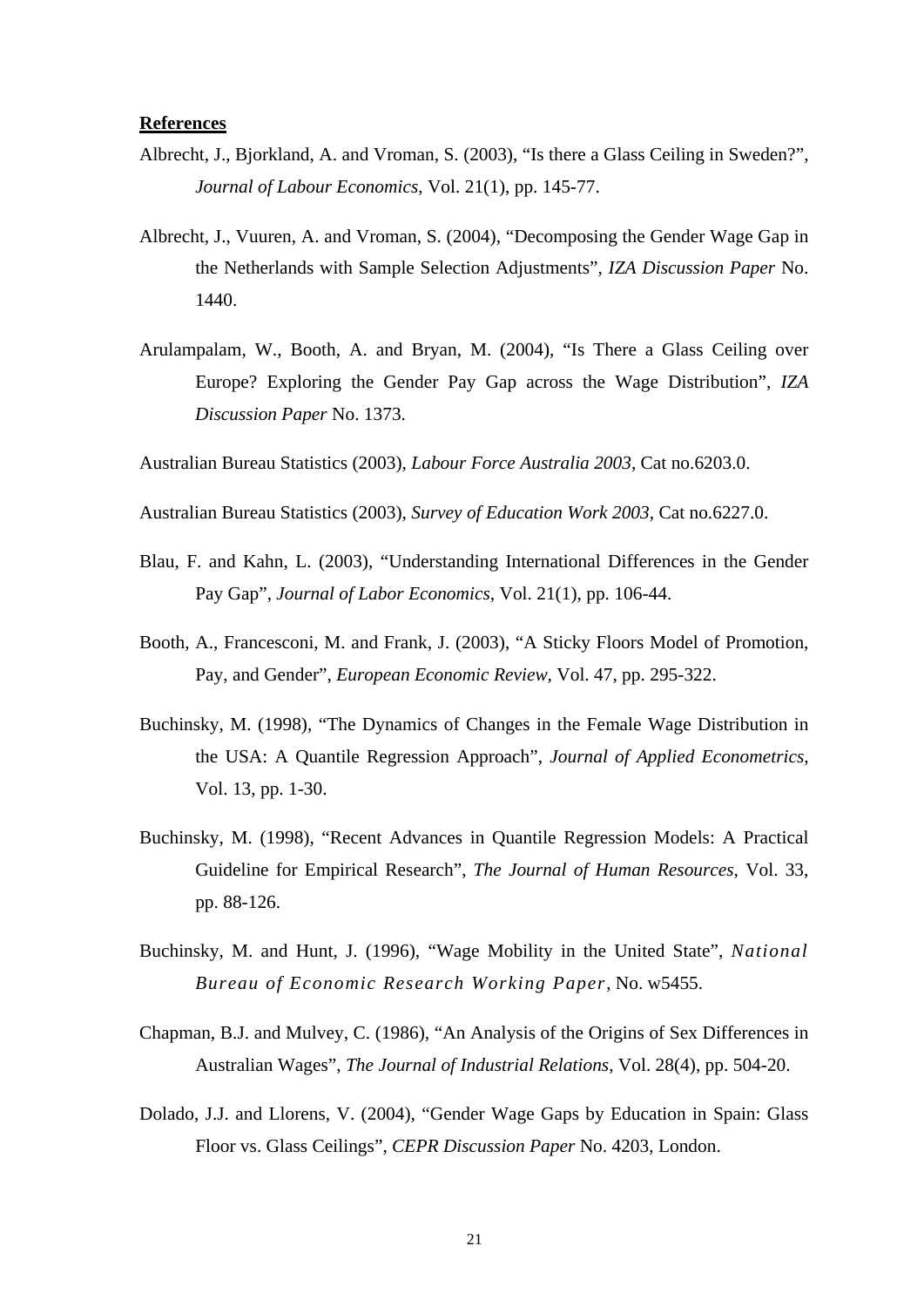Fierman, J. (1990), "Why women still don't hit the top", *Fortune,* Vol. 122(3), pp. 40-62.

- Gracia, J., Hernandez, P.J. and Nicolas, A.L. (2001), "How Wide is the Gap? An Investigation of Gender Wage Differences Using Quantile Regression", *Empirical Economics*, Vol. 26, pp. 149-67.
- Koenker, R.W. (2000), "Galton, Edgeworth, Frisch and Prospects for Quantile Regression in Econometrics", *Journal of Econometrics*, Vol. 95(4), pp. 347- 74.
- Koenker, R and Bassett, G. (1978), "Regression Quantiles", *Econometrica*, Vol. 46, pp. 33-50.
- Kuhn, P. (1987), "Sex Discrimination in labour markets: The role of Statistical Evidence", *American Economic Review*, Vol. 77(4), pp. 567-83.
- Langford, M.S. (1995), "The Gender Wage Gap in the 1990s", *Australian Economic Letters*, Vol. 34(64), pp. 62-85.
- Machado, J.A.F. and Mata, J. (2001), "Earning functions in Portugal 1982-1994: Evidence from quantile regressions", *Empirical Economics*, Vol. 26(1), pp. 115-34.
- Machado, J. and Mata, J. (2004), "Counterfactual Decomposition of Changes in Wage Distributions using Quantile Regression", forthcoming *Journal of Applied Econometrics*.
- Newey, W., Powell, J. and Walker, J. (1990), "Semiparametric Estimation of Selection Models: Some Empirical Results", *American Economic Association*, Vol. 80, pp. 324-328.
- Powell, J. (1986), "Censored Regression Quantiles", *Journal of Econometrics*, Vol. 32, pp. 143-55.
- Preston, A. (2002), "The Changing Australian Labour Market: Development During the Last Decade", *The Australian Labour Market*, Vol. 27(3), pp. ##-##.
- Wirth, L. (2001), *Breaking through the glass ceiling: women in management*, Geneva: International Labour Office.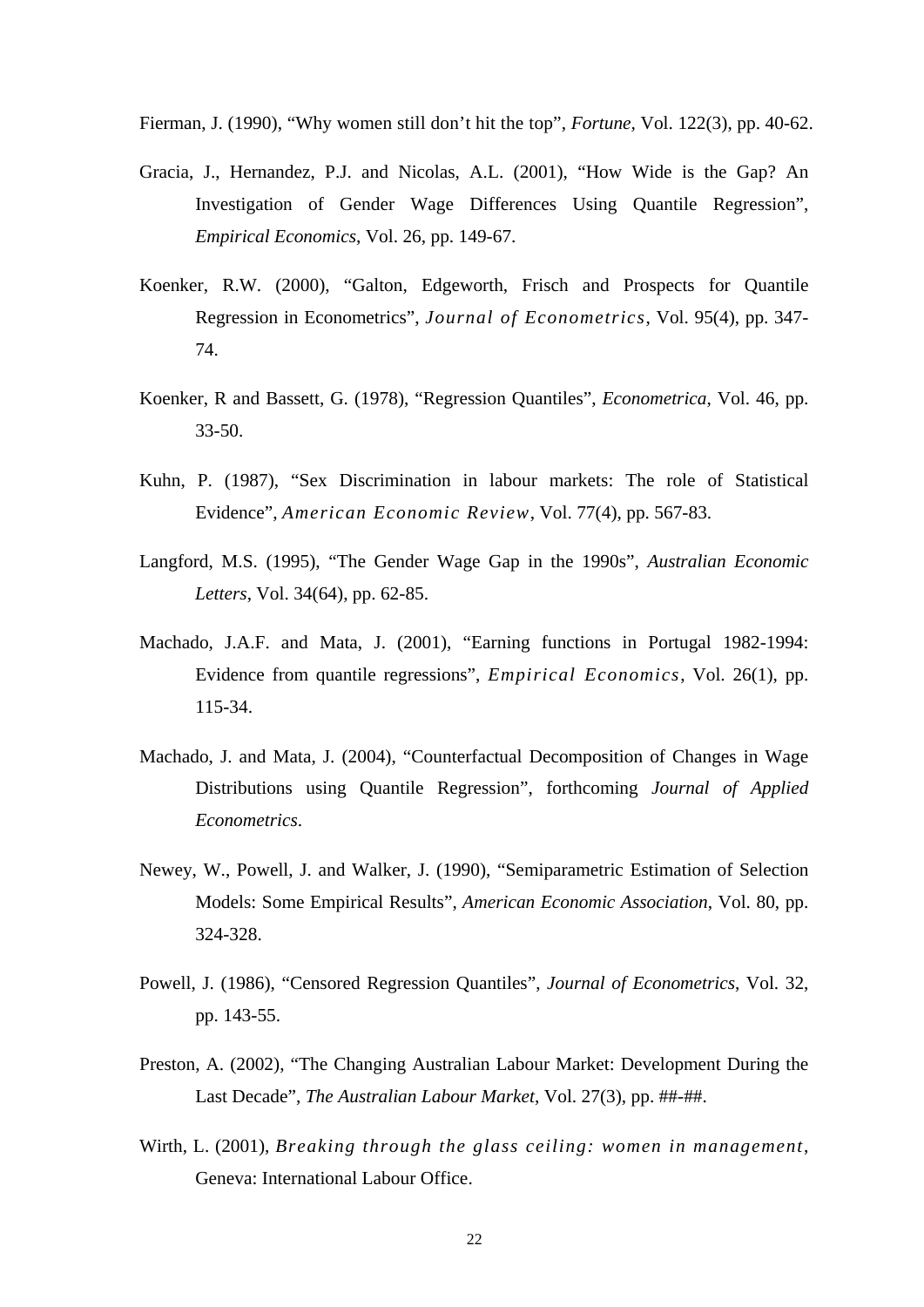Wooden, M. (1999), "Gender Pay Equity and Comparable Worth in Australia: A Reassessment", *The Australian Economic Review*, Vol. 32(2), pp. 157-71.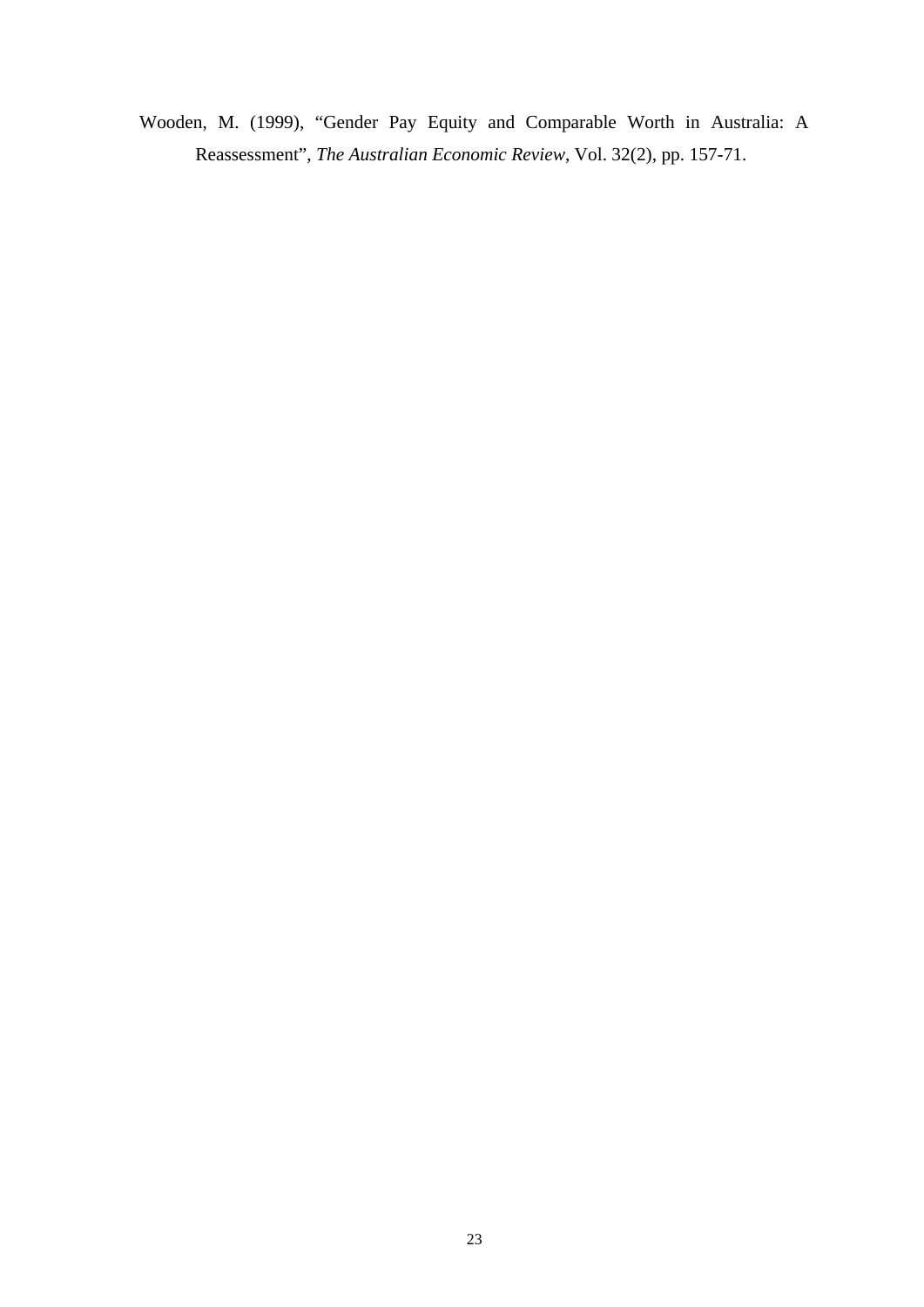## **APPENDIX A**

## **List of all Control Variables**

- 1. *Basic and educational variables:* age, age2, kids0\_4, kids5\_14, bornoz, married, defacto, divorced, contract, casual and part time. Educational variables are postgrad, bachelor, diploma, cert, yr11\_less and miss\_edu. Base of all education variables is year\_12.
- 2. *Geographic variables:* NSW, VIC, QLD, SA, WA, TAS and NT. The base is ACT. Also included are regional variables urban, in\_region and out\_region, with the base of 'remote'.
- 3. *Employer variables:* size20\_99, size100\_499, size500, size20\_up, tenure of employment, ten\_emp2 and union.
- 4. *Occupation dummies:* manager, professional, associate professional, tradesperson, advanced clerk, intermediate clerk, inter production and elementary clerk. Labourer is used as the based.
- 5. *Industry dummies:* Dummies are mining, manufacturing, energy, construction, retail and service, transport, finance and government. Base of all variables is cultural.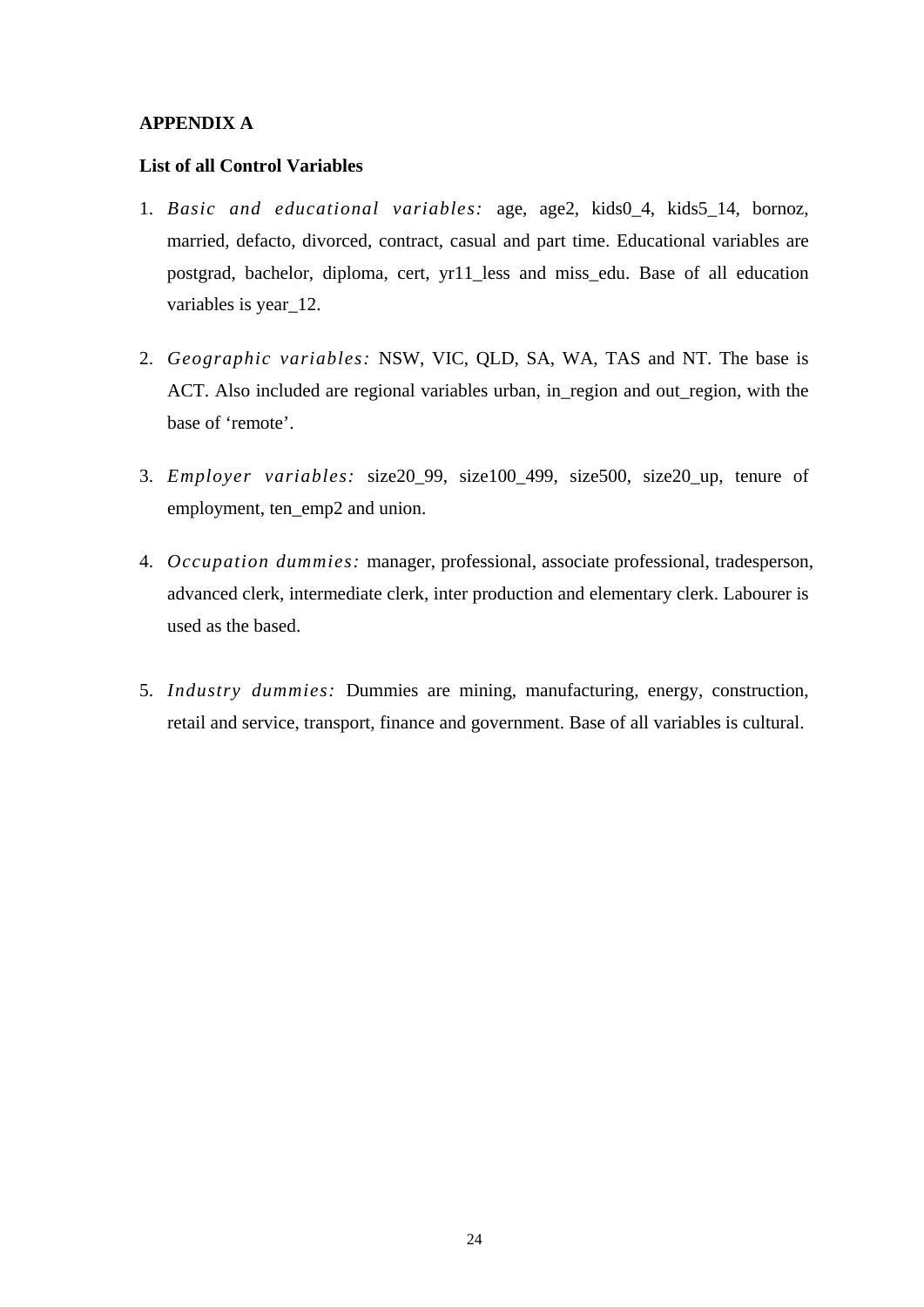# **Variable Names and Definitions**

| age                    | Age of the respondent at the wave 1 interview date.                                     |
|------------------------|-----------------------------------------------------------------------------------------|
| age2                   | Age squared.                                                                            |
| sex                    | $=0$ for females; $=1$ for males.                                                       |
| $kids0_4$              |                                                                                         |
|                        | $=$ 1 if respondent has own/non-resident children aged 0-4 years old; $=$ 0 otherwise.  |
| kids5 14               | $=$ 1 if respondent has own/non-resident children aged 5-14 years old; $=$ 0            |
| bornoz                 | $=$ 1 if country of birth of respondent is Australia; $=$ 0 else where.                 |
| married                | $=$ 1 if respondents' current marital status is married; $=$ 0 otherwise.               |
| defacto                | $=$ 1 if respondents' current marital status is defacto; $=$ 0 otherwise.               |
| divorce                | $=$ 1 if respondents' current marital status is divorced; $=$ 0 otherwise.              |
| contract               | $=$ 1 if respondent is employed on a fixed term contract; $=$ 0 otherwise.              |
| casual                 | $=$ 1 if respondent is employed on a casual basis; $=$ 0 otherwise.                     |
| part time              | $=$ 1 if respondent is employed on a part time basis; $=$ 0 otherwise.                  |
| postgrad               | $=$ 1 if respondent's highest level of education is postgraduate; $=$ 0 otherwise.      |
| bachelor               | $=$ 1 if respondent's highest level of education is bachelor; $=$ 0 otherwise.          |
| diploma                | $=$ 1 if respondent's highest level of education is diploma; $=$ 0 otherwise.           |
| cert                   | $=$ 1 if respondent's highest level of education is certificate; $=$ 0 otherwise.       |
| year11_less            | $=$ 1 if respondent's highest level of education is Year 11 or less; $=$ 0 otherwise.   |
| miss_edu               | $=$ 1 if respondent's highest level of education is undetermined; $=$ 0 otherwise.      |
| year12                 | $=$ 1 if respondent's highest level of education is Year 12; $=$ 0 otherwise.           |
| <b>NSW</b>             | $=$ 1 if respondent's residential state is New South Wales; $=$ 0 otherwise.            |
| <b>VIC</b>             | $=$ 1 if respondent's residential state is Victoria; $=$ 0 otherwise.                   |
| <b>QLD</b>             | $=1$ if respondent's residential state is Queensland; $=0$ otherwise.                   |
| SA                     | $=$ 1 if respondent's residential state is South Australia; $=$ 0 otherwise.            |
| <b>WA</b>              | $=$ 1 if respondent's residential state is Western Australia; $=$ 0 otherwise.          |
| <b>TAS</b>             | $=$ 1 if respondent's residential state is Tasmania; $=$ 0 otherwise.                   |
| NT                     | $=$ 1 if respondent's residential state is Northern Territory; $=$ 0 otherwise.         |
| <b>ACT</b>             | $=1$ if respondent's residential state is Australian Capital Territory; $=0$ otherwise. |
| urban                  | $=$ 1 if respondent reside in major cities of Australia; $=$ 0 otherwise.               |
|                        |                                                                                         |
| in_region              | $=$ 1 if respondent reside in inner regional of Australia; $=$ 0 otherwise.             |
| outregion              | $=$ 1 if respondent reside in outer regional of Australia; $=$ 0 otherwise.             |
| remote                 | $=$ 1 if respondent reside in remote Australia; $=$ 0 otherwise.                        |
| size $1_{1}$           | $=$ 1 if number of employees at work is between 1-19; $=$ 0 otherwise.                  |
| $size20_99$            | $=$ 1 if number of employees at work is between 20-99; $=$ 0 otherwise.                 |
| size100_499            | $=$ 1 if number of employees at work is between 100-499; $=$ 0 otherwise.               |
| size500                | $=$ 1 if number of employees at work is 500 or more; $=$ 0 otherwise.                   |
| size20_up              | $=$ 1 if number of employees at work is not sure but 20 or more; $=$ 0 otherwise.       |
| tenure                 | Tenure with current employer (in years).                                                |
| ten_emp2               | Tenure squared.                                                                         |
| union                  | $=$ 1 if respondent belongs to trade union or employee association; $=$ 0 otherwise.    |
| manager                | $=$ 1 if respondent occupation is manager; $=$ 0 otherwise.                             |
| professional           | $=$ 1 if respondent occupation is professional; $=$ 0 otherwise.                        |
| associate professional | $=$ 1 if respondent occupation is associate professional; $=$ 0 otherwise.              |
| tradesperson           | $=1$ if respondent occupation is tradesperson; $=0$ otherwise.                          |
| advanced clerk         | $=$ 1 if respondent occupation is advanced clerk; $=$ 0 otherwise.                      |
| interproduction        | $=$ 1 if respondent occupation is interproduction; $=$ 0 otherwise.                     |
| elementary clerk       | $=$ 1 if respondent occupation is elementary clerk; $=$ 0 otherwise.                    |
| labourer               | $=1$ if respondent occupation is labourer; $=0$ otherwise.                              |
| mining                 | $=$ 1 if respondent works in a mining industry; $=$ 0 otherwise.                        |
| manufacturing          | $=$ 1 if respondent works in a manufacturing industry; $=$ 0 otherwise.                 |
| energy                 | $=$ 1 if respondent works in a energy industry; $=$ 0 otherwise.                        |
| construction           | $=$ 1 if respondent works in a construction industry; $=$ 0 otherwise.                  |
| retail and service     | $=$ 1 if respondent works in a retail and service industry; $=$ 0 otherwise.            |
|                        |                                                                                         |
| transport              | $=$ 1 if respondent works in a trasport industry; $=$ 0 otherwise.                      |
| finance                | $=$ 1 if respondent works in a finance industry; $=$ 0 otherwise.                       |
| government             | $=$ 1 if respondent works in a government industry; $=$ 0 otherwise.                    |
| cultural               | $=$ 1 if respondent works in a cultural industry; $=$ 0 otherwise.                      |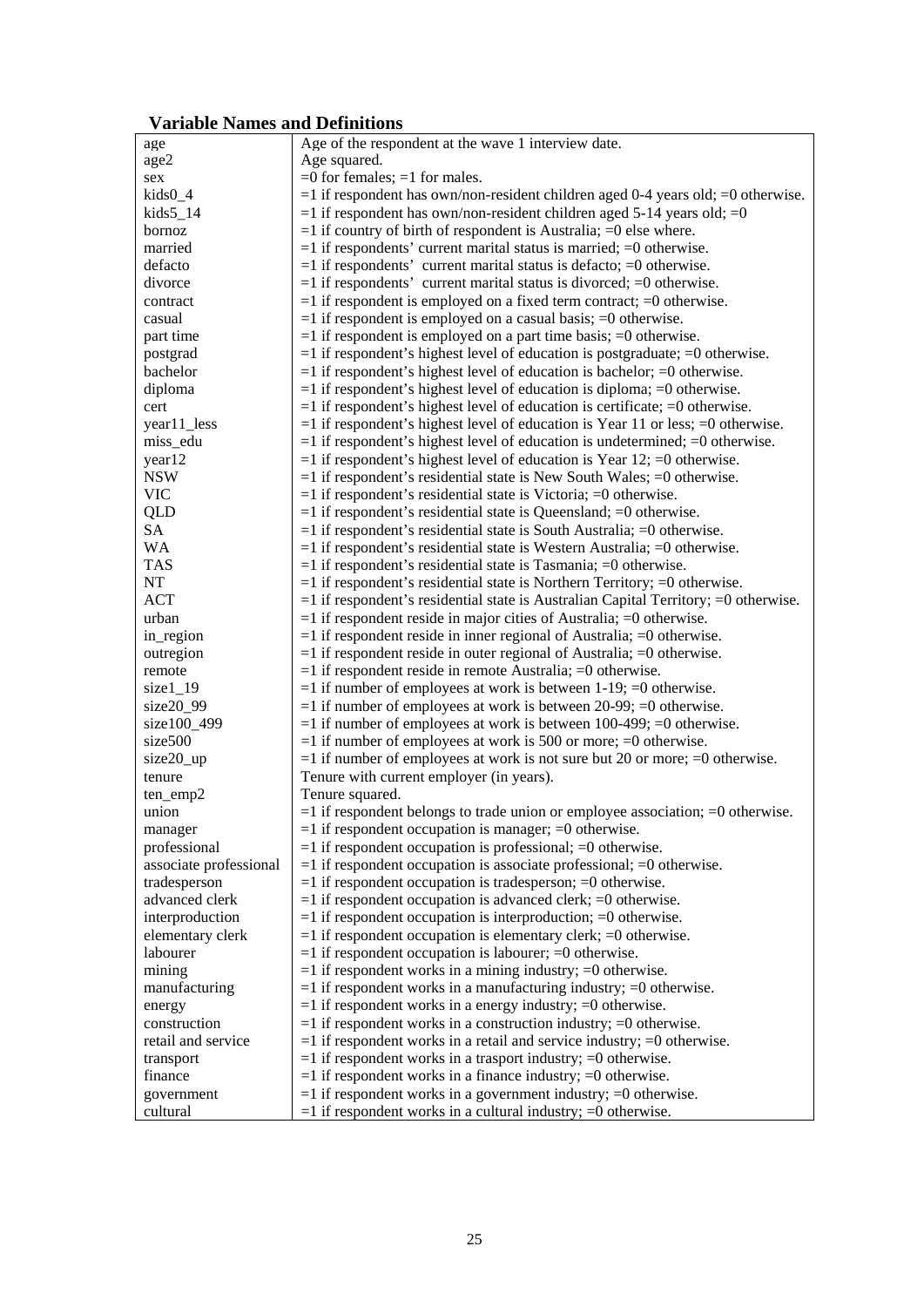|             |            | 10th-25th 25th-50th 50th-75th |             | 75th-90th  | $10th-50th$ | 50th-90th   |
|-------------|------------|-------------------------------|-------------|------------|-------------|-------------|
| sex         | $0.042***$ | $0.045***$                    | $0.065***$  | $0.069***$ | $0.087***$  | $0.133***$  |
|             | (0.017)    | (0.013)                       | (0.013)     | (0.018)    | (0.021)     | (0.022)     |
| age         | $-0.013**$ | $-0.009**$                    | 0.002       | $0.011*$   | $-0.022***$ | $0.013***$  |
|             | (0.006)    | (0.004)                       | (0.004)     | (0.006)    | (0.008)     | (0.007)     |
| age2        | $0.000**$  | $0.000**$                     | 0.000       | $0.000*$   | $0.000***$  | $0.000**$   |
|             | (0.000)    | (0.000)                       | (0.000)     | (0.000)    | (0.000)     | (0.000)     |
| postgrad    | 0.067      | 0.057                         | $-0.037$    | $-0.037$   | 0.124       | $-0.073$    |
|             | (0.075)    | (0.048)                       | (0.039)     | (0.046)    | (0.082)     | (0.058)     |
| bachelor    | $0.083***$ | $0.045**$                     | $-0.019$    | $-0.002$   | $0.128***$  | $-0.021$    |
|             | (0.027)    | (0.024)                       | (0.022)     | (0.029)    | (0.032)     | (0.033)     |
| diploma     | $0.047**$  | $0.043**$                     | $-0.009$    | $-0.013$   | $0.090**$   | $-0.022$    |
|             | (0.027)    | (0.023)                       | (0.022)     | (0.029)    | (0.032)     | (0.032)     |
| cert        | 0.005      | $-0.005$                      | $-0.031*$   | $-0.043*$  | 0.000       | $-0.074***$ |
|             | (0.025)    | (0.021)                       | (0.018)     | (0.026)    | (0.029)     | (0.030)     |
| $yr11$ less | $-0.022$   | $-0.001$                      | $-0.060***$ | $-0.034$   | $-0.023$    | $-0.093***$ |
|             | (0.027)    | (0.022)                       | (0.020)     | (0.031)    | (0.031)     | (0.035)     |
| miss_edu    | 0.010      | $-0.019$                      | $-0.031$    | 0.050      | $-0.009$    | 0.019       |
|             | (0.051)    | (0.036)                       | (0.039)     | (0.067)    | (0.068)     | (0.075)     |
| $kids0_4$   | 0.008      | $-0.011$                      | $-0.008$    | 0.005      | $-0.003$    | $-0.003$    |
|             | (0.022)    | (0.016)                       | (0.017)     | (0.024)    | (0.029)     | (0.026)     |
| $kids5_14$  | 0.039      | $0.039**$                     | 0.006       | $-0.010$   | $0.078*$    | $-0.005$    |
|             | (0.032)    | (0.024)                       | (0.026)     | (0.033)    | (0.036)     | (0.037)     |
| bornoz      | $-0.001$   | $-0.016$                      | $-0.026$    | $-0.038*$  | $-0.017$    | $-0.064***$ |
|             | (0.017)    | (0.013)                       | (0.014)     | (0.021)    | (0.021)     | (0.024)     |
| married     | $-0.051**$ | 0.013                         | 0.003       | 0.010      | $-0.037$    | 0.013       |
|             | (0.029)    | (0.016)                       | (0.018)     | (0.024)    | (0.033)     | (0.029)     |
| defacto     | $-0.053**$ | 0.014                         | $-0.014$    | 0.051      | $-0.040$    | 0.037       |
|             | (0.027)    | (0.020)                       | (0.019)     | (0.031)    | (0.030)     | (0.034)     |
| divorced    | $-0.071*$  | 0.019                         | $-0.015$    | 0.023      | $-0.052$    | 0.008       |
|             | (0.037)    | (0.023)                       | (0.026)     | (0.034)    | (0.045)     | (0.039)     |
| contract    | $0.038**$  | 0.012                         | $0.048**$   | $-0.003$   | $0.050*$    | 0.045       |
|             | (0.023)    | (0.019)                       | (0.021)     | (0.028)    | (0.028)     | (0.031)     |
| casual      |            | $0.102***0.053***$            | $0.034**$   | $-0.003$   | $0.154***$  | 0.031       |
|             | (0.029)    | (0.016)                       | (0.017)     | (0.024)    | (0.035)     | (0.027)     |
| parttime    | 0.023      | 0.013                         | $0.037*$    | $0.063**$  | 0.035       | $0.100***$  |
|             | (0.022)    | (0.014)                       | (0.016)     | (0.021)    | (0.028)     | (0.026)     |
| cons        | $0.360***$ | 0.352                         | $0.163**$   | 0.017      | $0.712***$  | $0.180*$    |
|             | (0.106)    | (0.073)                       | (0.077)     | (0.109)    | (0.126)     | (0.129)     |

**Table 5: Interquantile Test** 

*Source:* The data are from the Household, Income and Labour Dynamics in Australia (HILDA) survey.

*Note*: <sup>a</sup> Reported figures are the estimated coefficients following by its standard errors. <sup>b</sup> Statistics were computed using 1,000 bootstrap samples to obtain appropriate standard errors.  $\text{c}$  \* statistically significant at the .10 level; \*\* at the .05 level; \*\*\* at the 0.1 level.  $\textsuperscript{d}$  Note that sex variable is statistically significant across all adjacent quantiles. <sup>e</sup> n=5867.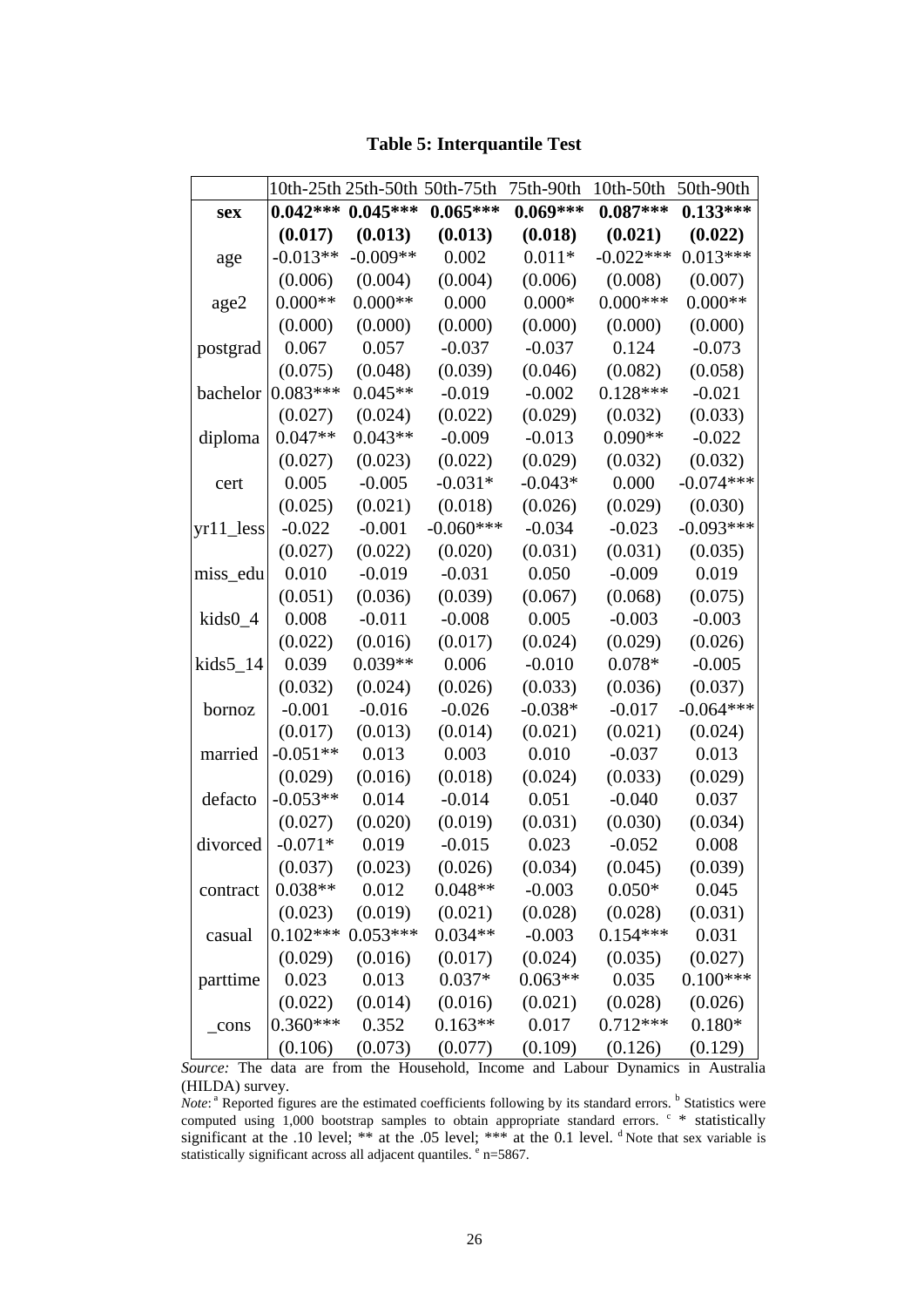#### **APPENDIX B: Sample Selection Adjustment**

Analysis neglecting sample selection bias could potentially underestimate the real effect of differences in returns. In this paper, it is assumed that a female worker makes among the following three decisions: to participate in the private sector; to participate in the public sector or not to participate in the labour force. A multinomial logit selection model is estimated to capture this selection decision. The reason is that it allows different returns to individual characteristics such as education and experience across sectors. Furthermore, a female worker is not only making the decision of whether or not she is participating in the labour force, but also of which sector to participate in. This raises the possibility of significant selection bias in the coefficients of the wage equations.

To test the sample selection problem, firstly an OLS wage equation, which includes the inverse Mill's ratio obtained from the first-stage multinomial selection equation is constructed. The finding concludes that the lambda coefficients are statistically insignificant in both public and private sectors. This result can be seen as a preliminary indicator that the model does not suffer severe selection bias problem.<sup>[15](#page-29-0)</sup>

The selectivity correction for the women's wage equation has been carried out in a similar fashion as in Garcia et al (2001) and Dolado et al (2004). The conventional Heckman Lambda approach is used in conjunction with some simplifying and restrictive assumptions.[16](#page-29-1) The steps are summarized as follows: Firstly the inverse Mill's ratio is estimated from a multinomial selection equation.<sup>[17](#page-29-2)</sup> Secondly a wage decomposition model is estimated by adding inverse Mill's ratio to the list of regressors in the model.

The multinomial selection equation includes the additional instruments as follows: the first child in the family; born in a majority Muslim country; professional mum; self-declared as in good health conditions; regional variables or currently renting.<sup>[18](#page-29-3)</sup> It is found that having children decreases the probability of labour force participation significantly in both sectors; whereas being the first born in the family makes a woman more likely to work. Females, whose mum is professional, have a higher likelihood of working. Interestingly, females born in a majority Muslim country are less likely to join the labour force.

<sup>&</sup>lt;sup>15</sup> Results see Table 6.

<span id="page-29-1"></span><span id="page-29-0"></span><sup>&</sup>lt;sup>16</sup> A less restrictive and more precise estimation methodology is proposed by Buchinsky (1996). He generalised the estimation methodology of Newey et al (1990) and showed that consistent parameter estimates can be obtained by including a power series approximation in the context of quantile regression. Following Buchinsky, Albrecht et al (2004) constructed a single index selection model adjusted for QR wage decomposition.<br><sup>17</sup> The inverse Mill's ratio with three power series expansion terms are used as suggested in Buchinsky(1998).<br><sup>18</sup> For details see Table 7.

<span id="page-29-2"></span>

<span id="page-29-3"></span>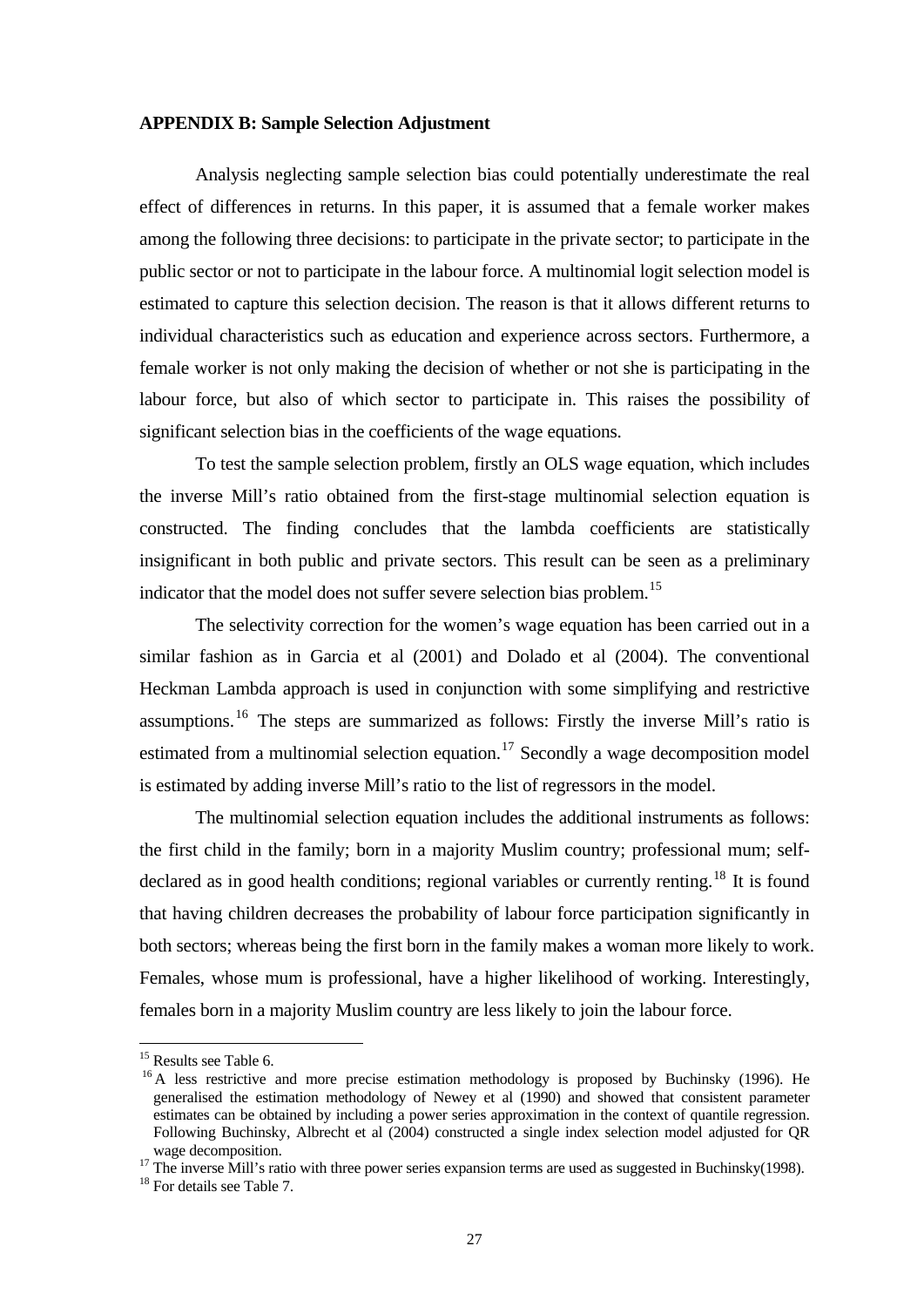Figure 5 and 6 present the results of the QR wage decomposition incorporating the extra inverse Mill's ratios in the public and private sectors respectively. Consistent with our OLS Heckman model, it is found that the additional lambda terms in both sectors are statistically insignificant across most quantiles. The curve with sample selection correction and without sample selection correction is remarkably similar in both public and private sector. The evidences so far suggest that selectivity bias is not severe in this model.<sup>[19](#page-30-0)</sup>

<span id="page-30-0"></span><sup>&</sup>lt;sup>19</sup> Buchinsky (1998) tested for equality of the inverse Mill's ratio from the single index selection model and a standard probit model. A visual comparison showed they were of the same order of magnitude and had same signs. Additional sensitivity test showed that 23 out of 45 cases are significant different from each other.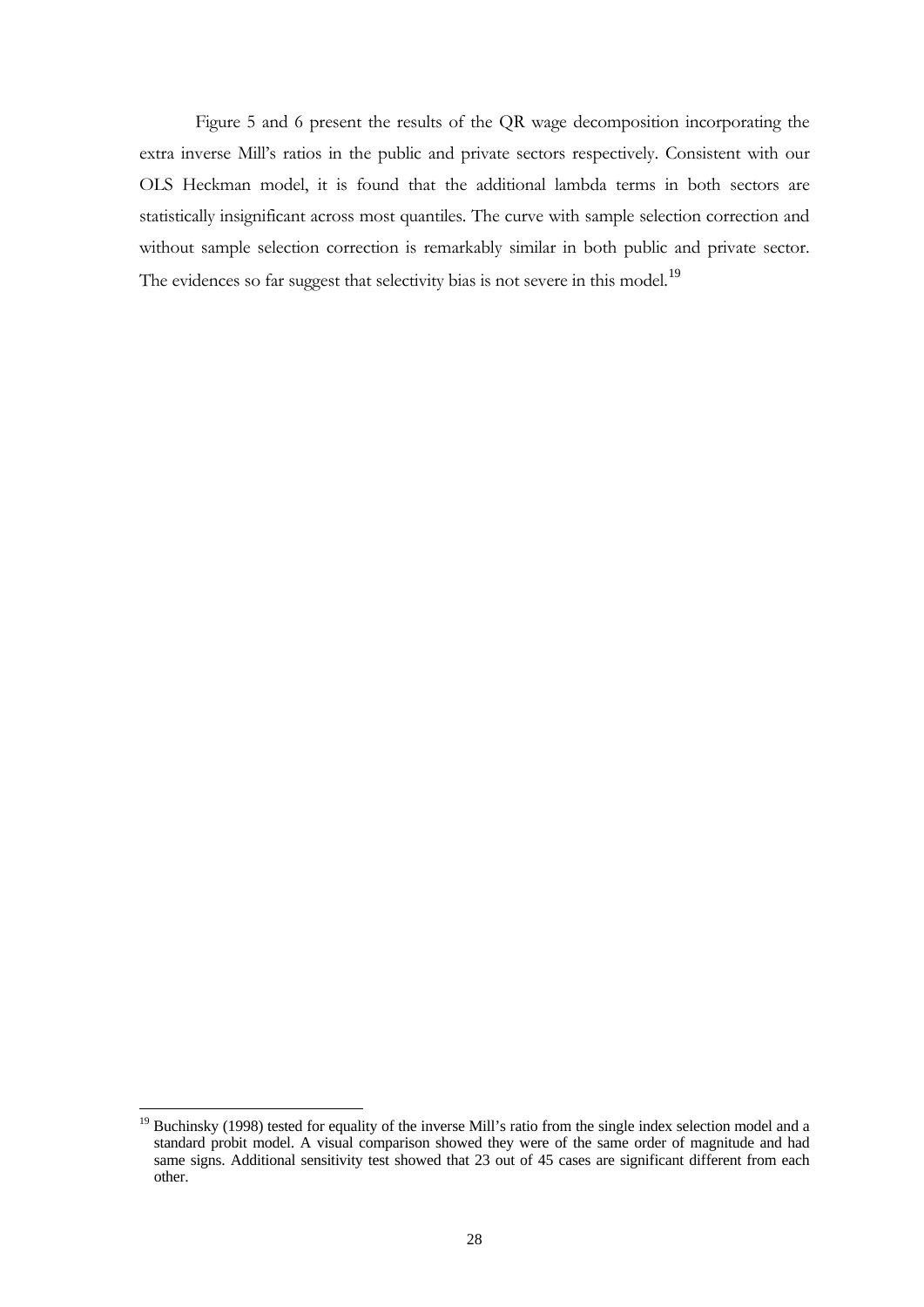|                   | Private     | Public            |                       |  |  |
|-------------------|-------------|-------------------|-----------------------|--|--|
| age               | $0.157***$  | age               | $0.32\overline{1***}$ |  |  |
|                   | (0.014)     |                   | (0.023)               |  |  |
| age2              | $-0.003***$ | age2              | $-0.004***$           |  |  |
|                   | (0.000)     |                   | (0.000)               |  |  |
| postgrad          | $-1.010***$ | postgrad          | 1.897***              |  |  |
|                   | (0.324)     |                   | (0.257)               |  |  |
| bachelor          | $-0.505***$ | bachelor          | 1.091***              |  |  |
|                   | (0.123)     |                   | (0.165)               |  |  |
| diploma           | $-0.289**$  | diploma           | 1.178***              |  |  |
|                   | (0.122)     |                   | (0.165)               |  |  |
| cert              | $-0.236**$  | cert              | 0.126                 |  |  |
|                   | (0.103)     |                   | (0.164)               |  |  |
| $yr11$ less       | $-0.584***$ | yr11_less         | $-0.781***$           |  |  |
|                   | (0.098)     |                   | (0.171)               |  |  |
| miss_edu          | $-0.391**$  | miss_edu          | $0.456**$             |  |  |
|                   | (0.172)     |                   | (0.222)               |  |  |
| kids0_4           | $-1.276***$ | kids0_4           | $-1.267***$           |  |  |
|                   | (0.085)     |                   | (0.117)               |  |  |
| $kids5_14$        | $-0.658***$ | $kids5_14$        | $-0.666***$           |  |  |
|                   | (0.110)     |                   | (0.142)               |  |  |
| married           | $-0.305***$ | married           | $-0.166$              |  |  |
|                   | (0.079)     |                   | (0.101)               |  |  |
| ghealth           | $0.513***$  | ghealth           | $0.791***$            |  |  |
|                   | (0.081)     |                   | (0.119)               |  |  |
| move1             | 0.039       | move1             | $-0.153$              |  |  |
|                   | (0.085)     |                   | (0.112)               |  |  |
| move <sub>5</sub> | 0.044       | move <sub>5</sub> | $-0.128$              |  |  |
|                   | (0.078)     |                   | (0.099)               |  |  |
| mumprof           | 0.024       | mumprof           | 0.084                 |  |  |
|                   | (0.074)     |                   | (0.094)               |  |  |
| firstkid          | $0.153**$   | firstkid          | 0.065                 |  |  |
|                   | (0.065)     |                   | (0.085)               |  |  |
| loneperson        | 0.095       | loneperson        | $0.300**$             |  |  |
|                   | (0.118)     |                   | (0.143)               |  |  |
| urban             | $0.747***$  | urban             | $-0.284$              |  |  |
|                   | (0.268)     |                   | (0.278)               |  |  |
| in_region         | $0.495*$    | in_region         | $-0.165$              |  |  |
|                   | (0.271)     |                   | (0.282)               |  |  |
| out_region        | 0.418       | out_region        | 0.076                 |  |  |
|                   | (0.281)     |                   | (0.295)               |  |  |
| rent              | $-0.307***$ | rent              | $-0.335***$           |  |  |
|                   | (0.078)     |                   | (0.109)               |  |  |
| muslim            | $-0.465**$  | muslim            | $-1.212***$           |  |  |
|                   | (0.211)     |                   | (0.386)               |  |  |
| cons              | $-2.424***$ | cons              | $-6.923***$           |  |  |
|                   | (0.377)     |                   | (0.550)               |  |  |

**Table 6: Multinomial Selection Model** 

*Source:* The data are from the Household, Income and Labour Dynamics in Australia (HILDA) survey.

*Note*:<sup>a</sup> Reported figures are the estimated coefficients following by its standard errors. **b** \* statistically significant at the .10 level; \*\* at the .05 level; \*\*\* at the 0.1 level.  $d$  n=7335.  $e$  The control group is "not to participate in the labour force".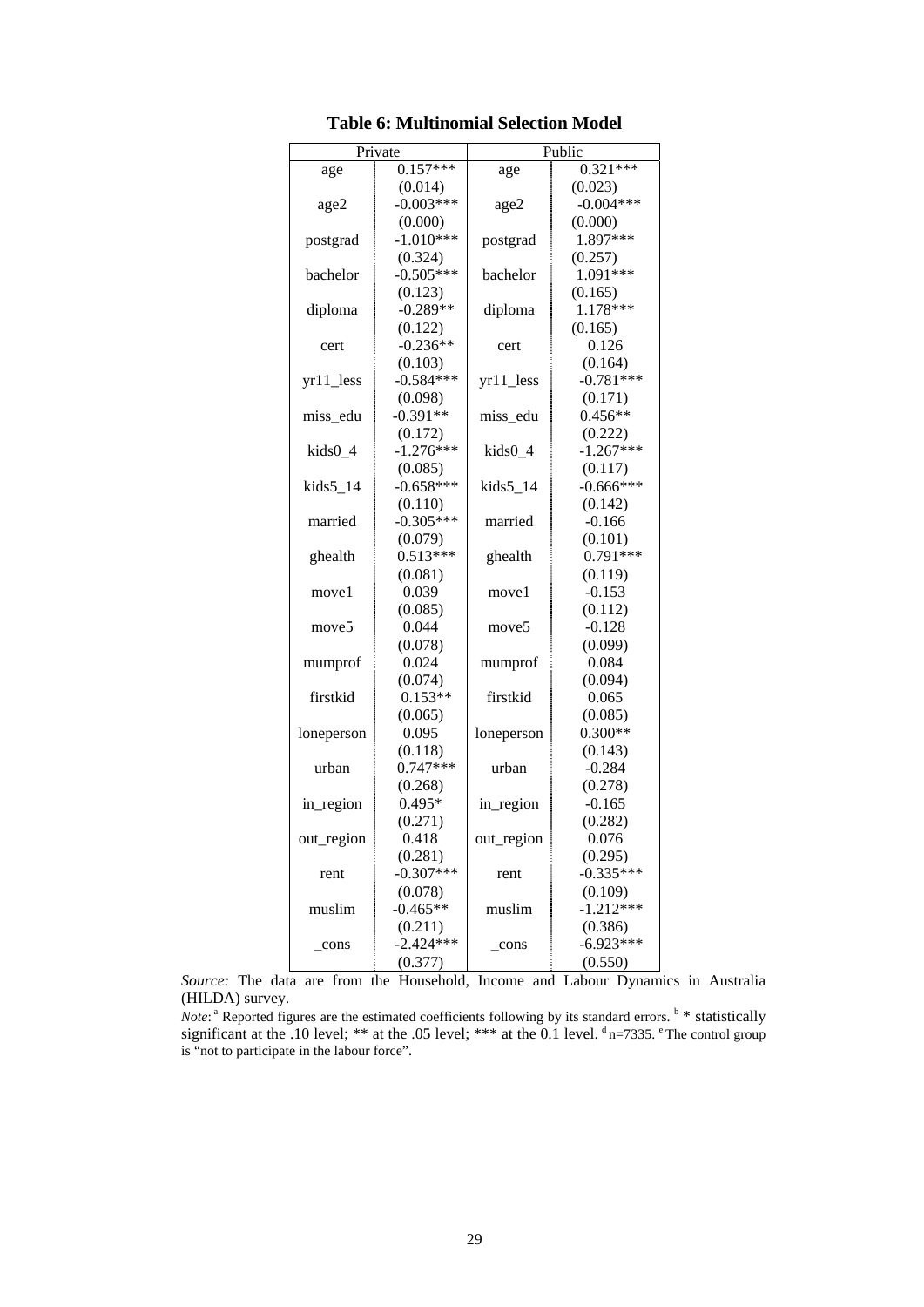|               | Private     | Public      |             |  |
|---------------|-------------|-------------|-------------|--|
| age           | $0.051***$  | age         | $0.047***$  |  |
|               | (0.005)     |             | (0.008)     |  |
| age2          | $-0.001***$ | age2        | $-0.001***$ |  |
|               | (0.000)     |             | (0.000)     |  |
| postgrad      | $0.373***$  | postgrad    | $0.289***$  |  |
|               | (0.058)     |             | (0.049)     |  |
| bachelor      | $0.284***$  | bachelor    | $0.194***$  |  |
|               | (0.026)     |             | (0.040)     |  |
| diploma       | $0.171***$  | diploma     | $0.152***$  |  |
|               | (0.027)     |             | (0.040)     |  |
| cert          | $-0.016$    | cert        | $-0.067*$   |  |
|               | (0.021)     |             | (0.040)     |  |
| $yr11$ less   | $-0.131***$ | $yr11$ less | $-0.160***$ |  |
|               | (0.023)     |             | (0.045)     |  |
| miss_edu      | $-0.074$    | miss_edu    | 0.051       |  |
|               | (0.046)     |             | (0.062)     |  |
| kids0_4       | $0.054***$  | kids0_4     | 0.017       |  |
|               | (0.019)     |             | (0.029)     |  |
| $kids5_14$    | 0.016       | $kids5_14$  | $-0.034$    |  |
|               | (0.027)     |             | (0.034)     |  |
| married       | $0.079***$  | married     | $0.059**$   |  |
|               | (0.016)     |             | (0.021)     |  |
| $_{\rm cons}$ | 1.689***    | cons        | 1.830***    |  |
|               | (0.076)     |             | (0.145)     |  |
| Lambda        | 0.003       | Lambda      | 0.007       |  |
|               | (0.004)     |             | (0.005)     |  |

**Table 7: OLS Wage Equation with Selectivity Correction** 

*Source:* The data are from the Household, Income and Labour Dynamics in Australia (HILDA) survey.

*Note*:  $\alpha$  Reported figures are the estimated coefficients following by its standard errors.  $\alpha$ statistically significant at the .10 level; \*\* at the .05 level; \*\*\* at the 0.1 level. <sup>c</sup> For private sector, n=3917; public sector, n=1568.